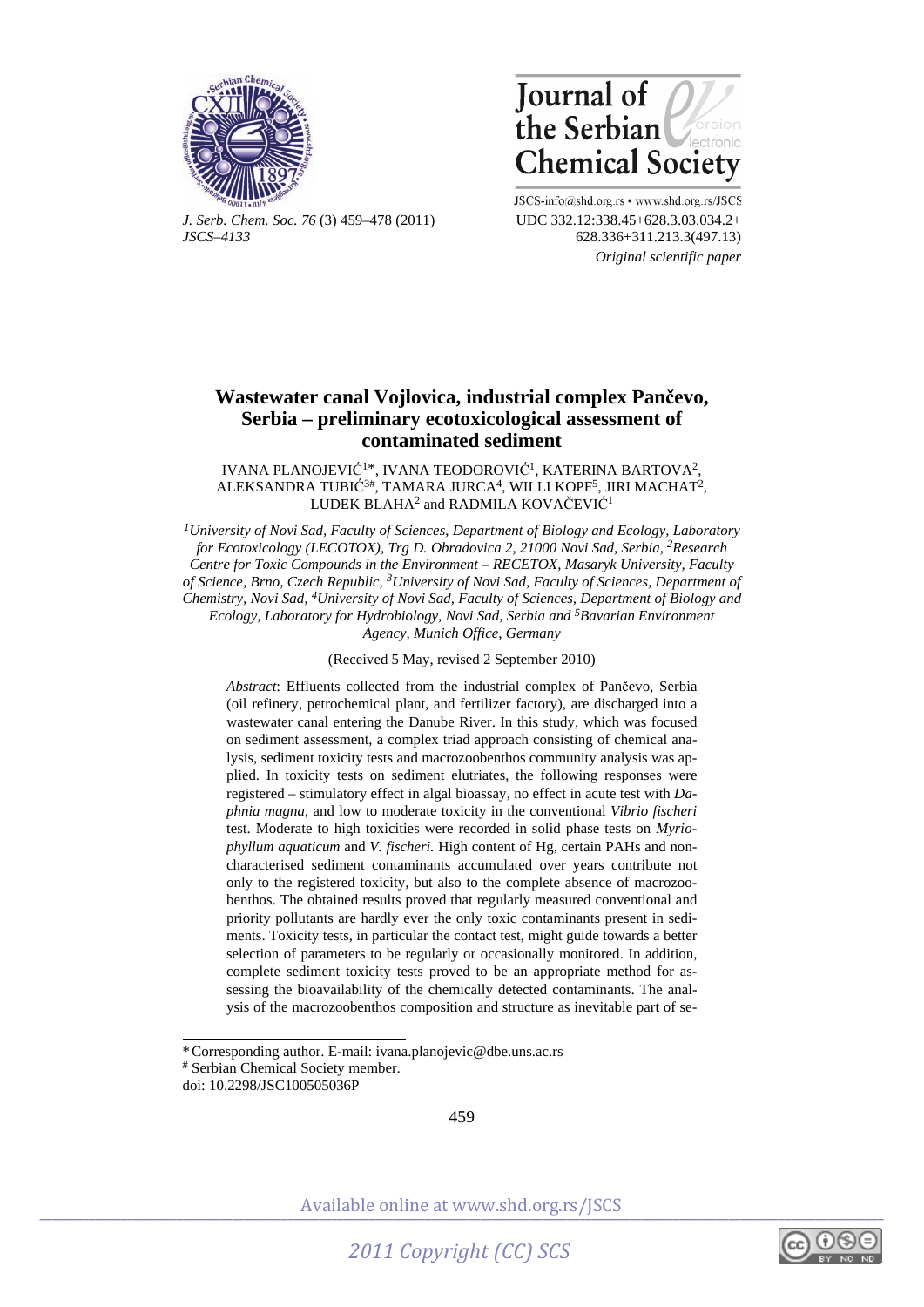diment risk assessment procedures integrates the effects of multiple stressors and gives a realistic insight into not only sediment contamination by toxic pollutants, but also the sediment status in general.

*Keywords*: sediment; wastewater canal; toxicity tests; test battery.

### INTRODUCTION

Water authorities and regulatory bodies have underestimated sediments as integral components of aquatic ecosystems in the past, due to practical problems as well as to the complex nature of sediments. The European Union Water Framework Directive (WFD), aimed at achieving good ecological and good surface water chemical status, is also focused on the water column and considers contaminants from point and diffuse sources, but underestimates the role of sediments as long-term secondary sources of contaminants and, therefore, a possible cause for deterioration of ecological status.<sup>1</sup> Chapman indicated the need for addressing sediments and sediment quality in addition to water quality since: a) various toxic contaminants found in only trace amounts in the water column accumulate in sediments to elevated levels; b) sediments serve as both a reservoir and a source of contaminants to the water column; c) sediments integrate contaminant concentrations over time whereas water column contaminant concentrations are much more variable; d) sediment contaminants in addition to water column contaminants affect benthic and other sediment-associated organisms; e) sediments are an integral part of the aquatic environment, providing habitat, feeding and rearing areas for many aquatic biota.2

To evaluate aquatic sediments with respect to their adverse effects on biota and ecosystems as a whole, neither biotests nor chemical analytical techniques alone are sufficient. For instance, sediment chemistry can provide information on contamination, but even with strong evidence of anthropogenic impacts on the benthic community at many sediment sites, the degree of toxicity (or even its presence or absence) cannot be predicted by contaminant concentrations alone.3 On the other hand, sediment bioassays can yield data with respect to toxic effects in selected test organisms and test systems; however, the selected tests are conducted under laboratory conditions and usually cannot be applied under *in situ* conditions due to varying environmental conditions.4

Thus, integrated approaches are required in order to gain insight into the ecological state of sediments. With the sediment quality triad (SOT), Chapman suggested such an integrated approach, which simultaneously investigates sediment chemistry and sediment toxicity, as well as alternations in the field, for example, modifications of benthic community structure.5

Chemical data, including sediment quality guidelines (SQGs), have been used for a number of years by regulatory agencies in different countries to assess and manage contaminated sediments.6,7 Complex evaluation of sediment quality,

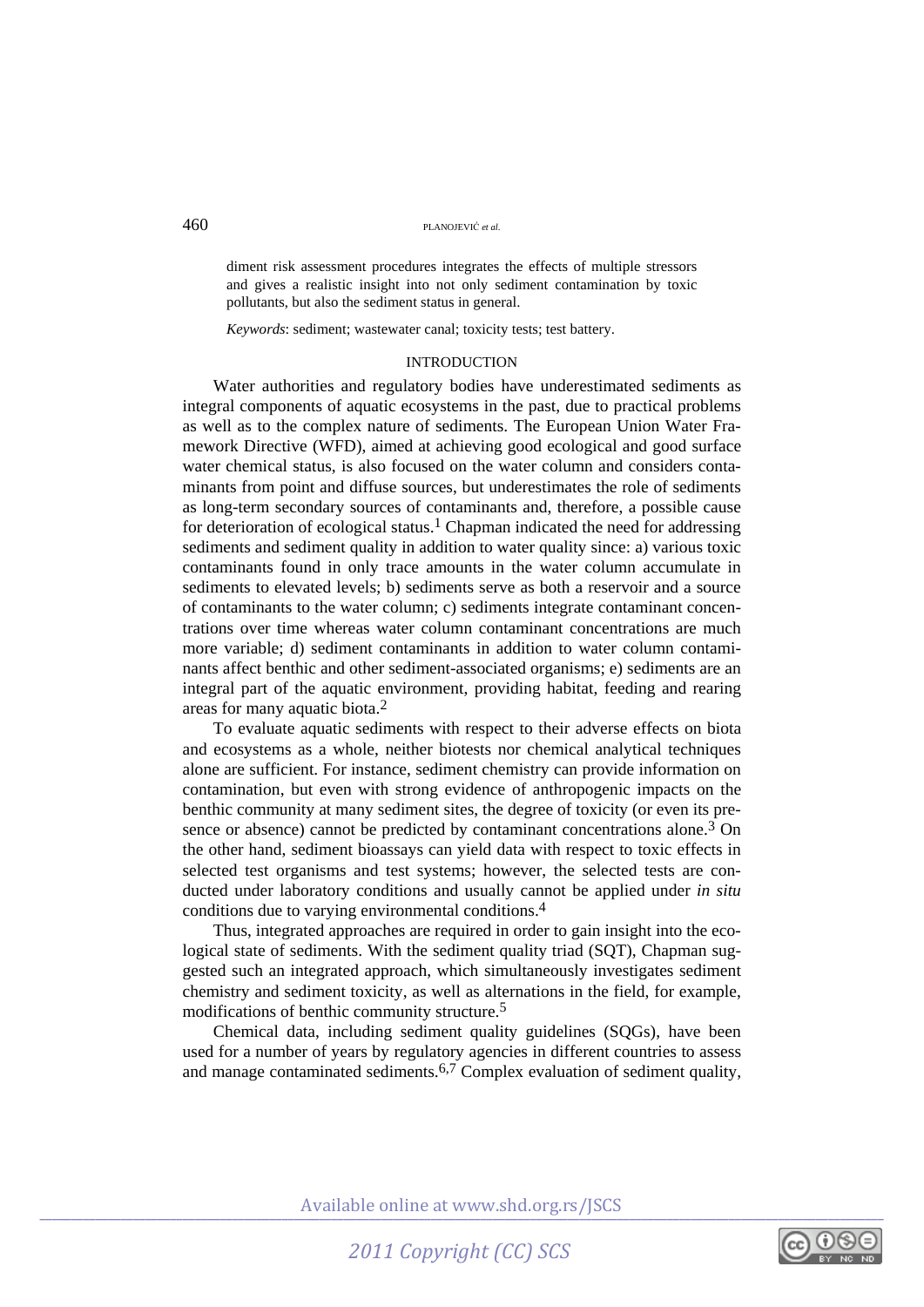based on multiple lines of evidence, including biological effect-based assessment (*in situ* and *ex situ* BEBA) has already found its place in environmental risk assessment of many European countries, such as Belgium, the Netherlands and Germany.8 In Serbia, the official surface water quality monitoring programmes have relied for years mostly on physico–chemical water quality parameters and to some extent on biomonitoring data (saprobic indices based on plankton communities). Ambient standards, now already rather outdated, are only set for water column, while sediment quality criteria have not been established so far.<sup>9</sup> In addition, WET (whole effluent testing), ambient water, and sediment toxicity evaluation have never been included into official monitoring programmes.10

Official monitoring programmes and independent studies performed recently identified several hot spots of severe freshwater pollution and soil and sediment contamination that are attributed to historic pollution, outdated environmental policy, regulations and management practice, heavy pollution caused by insufficient waste water treatment as well as major accidental spills (as the result of the NATO campaign in 1999 or the Baya Mare cyanide accident in 2000, for instance).<sup>11–16</sup> The largest individual hot-spot is the industrial complex near the city of Pančevo – effluents are discharged into the wastewater canal Vojlovica, which enters the Danube River.9

The wastewater canal Vojlovica was built in 1962 to collect the wastewater discharges from the industrial complex located at the southern end of the city of Pančevo, the so-called "South zone industrial complex" (SZIC), 20 km to the northeast of Belgrade. The SZIC complex includes a petrochemical factory (HIP Petrohemija), an oil Refinery (NIS Rafinerija, Pančevo) and chemical fertilizers factory (HIP Azotara). The canal is about 2 km long, around 76 m wide and directly connected to the Danube River (Fig. 1). The canal is artificial with no natural flows. For a long time, the environmental conditions of the area surrounding



Fig. 1. Map of the study area – wastewater canal Vojlovica entering the Danube River.

Available online at www.shd.org.rs/JSCS

2011 Copyright (CC) SCS

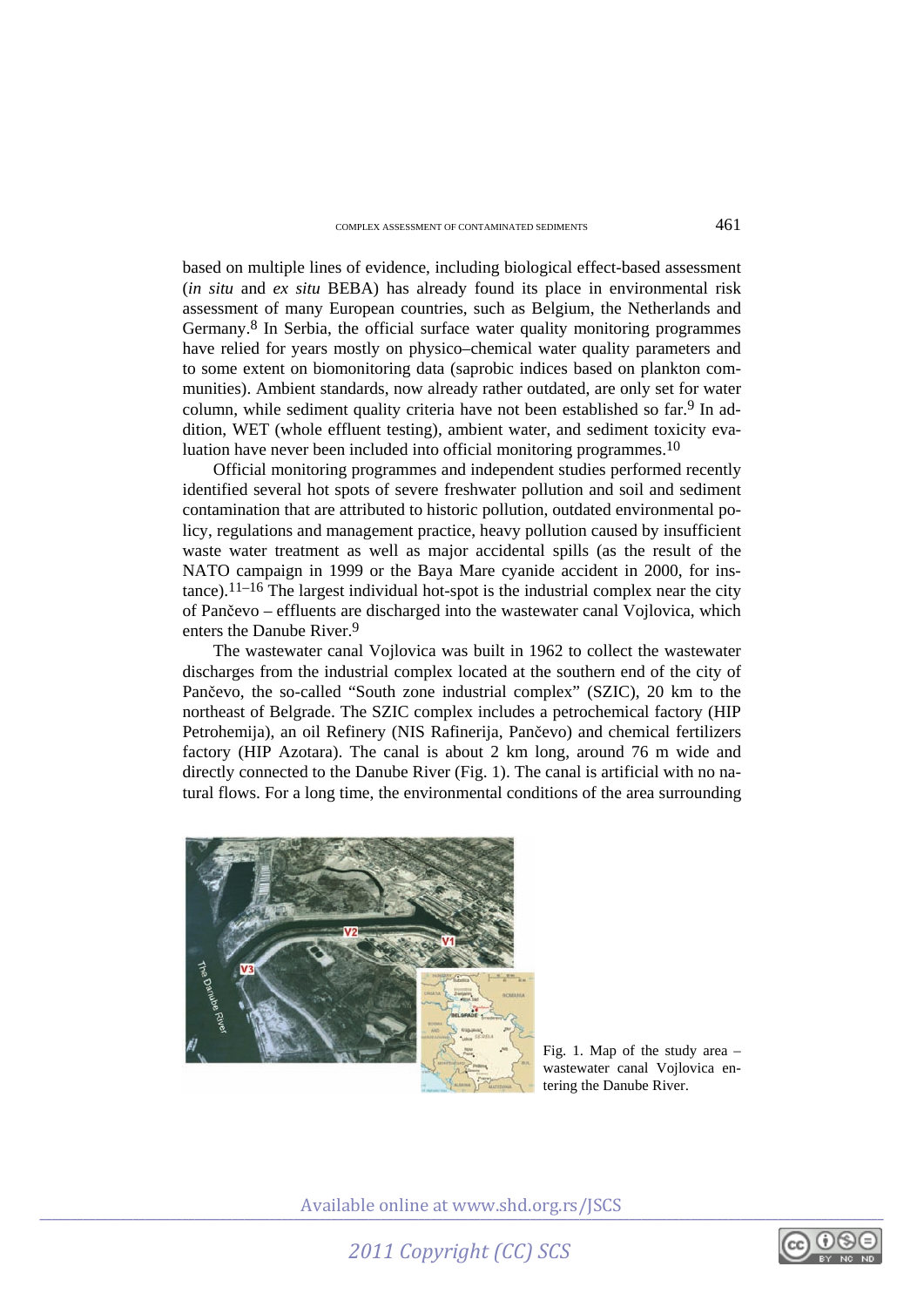the canal have been strongly affected by the presence of the industrial complex, and the 1999 NATO bombing events exacerbated the already existing vulnerable system.<sup>17</sup>

Since August 1999, several surveys have been performed to evaluate the impact of the Pančevo canal on the Danube River, but they were all realised using chemical analysis of the water column and sediments only, providing no data on ecotoxicity. Hitherto, the resident macrozoobenthos community has never been surveyed. First sediment investigations conducted jointly by the UNEP (The United Nations Environment Programme) and the UNCHS (The United Nations Centre for Human Settlements*)* in 1999 and 2001 showed long-term pollution from the industrial complex, consisting, in particular, of mercury and petroleum hydrocarbons components, as well as free phase dichloroethane (DCE) and a high concentration of mineral oil. The main conclusion was that the water in the canal was not significantly polluted, while the sediments were classified as hazardous wastes (class H-11) due to their high content of mineral oil, mercury, PAHs, DCE and BTEX (benzene, toluene, ethylbenzene and xylene – volatile aromatic compounds typically found in petroleum products). UNOPS (The United Nations Office for Project Services) performed another study of the Pančevo canal in 2002, but again based on chemical analyses only. It was found that the pollutants were strongly bound to sediment particles, while sediment pore-water was not significantly affected.<sup>11</sup> The last of the series of official assessments, which eventually resulted in a feasibility study for remediation of the wastewater canal, was performed in 2005/6 by D'Appolonia S.p.A Genoa, Italy, appointed by the Italian Ministry of the environment and territory (IMET).18 The results of the chemical analysis were in agreement with the previously reported ones, but no ecological impact assessments have been conducted nor any concrete actions undertaken so far, either in terms of dredging or *in situ* remediation.

According to Wenning and Ingersoll, a sediment ecological risk assessment (ERA) should include lines of evidence derived from several different investigations: nature and extent of contamination; expected or acceptable indices of benthic diversity and abundance in the absence of contamination; estimates of the potential for bioavailability, bioaccumulation and adverse effects posed by chemicals and mixtures of chemicals (the potential for chronic and acute effects) on aquatic organisms; stability (fate and transport) of the sediments and contaminants; and estimates of the potential risks posed by contamination to aquatic biota and associated resources.19

Therefore, the purpose of this study was to apply the sediment quality triad, which integrates chemical, ecotoxicological and macrozoobenthos community analysis, to evaluate not only the quality or level of contamination of the Vojlovica canal sediment but also to provide a more realistic assessment of ecological impact that long-term simultaneous contamination by diverse toxic pollutants

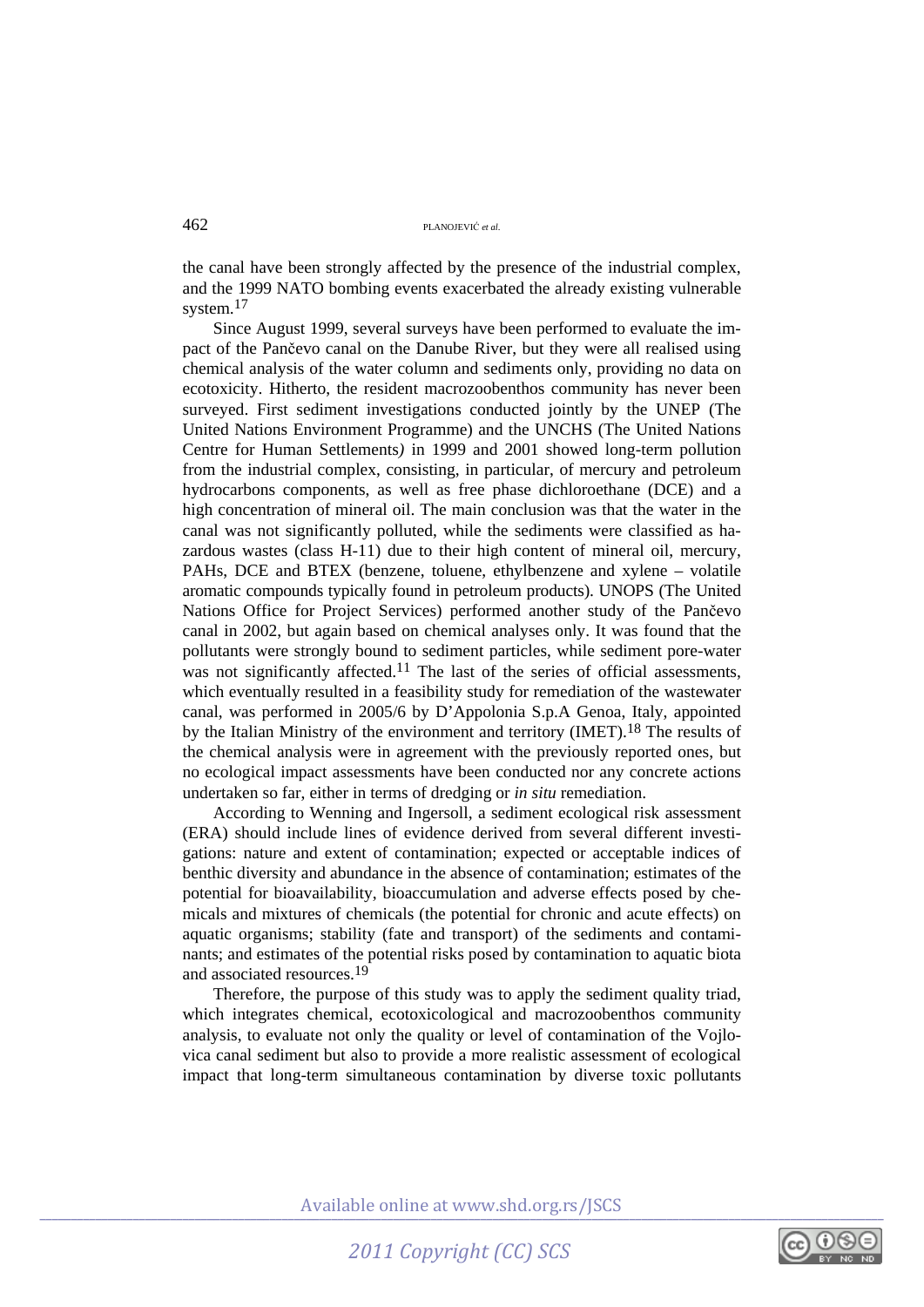might pose on the macrozoobenthos and aquatic ecosystems as a whole. The application of several different toxicity tests, using different test species covering all three trophic levels (primary producers – algae *Pseudokirchneriella subcapitata*, aquatic macrophyte *Myriophyllum aquaticum*, consumers – represented by the zooplankton *Daphnia magna* and decomposers – the bacteria *Vibrio fischeri*), test set-ups (solid phase and elutriate) and end-points (primary production, growth, mortality and bioluminescence) was intended to lead to the selection of the most appropriate tests for risk assessment of sediments contaminated by oil and petrochemical industry effluents.

### EXPERIMENTAL

### *Sample collection*

Grab sediment samples (surface sediments layer of 5 cm) were taken by a Van Veen sampler for macrozoobenthos community analyses, transported in plastic bags and stored in the laboratory at  $+4$  °C. For comparative purposes, the same types of samples were also taken from the navigation canal flowing parallel to wastewater canal but not receiving any direct discharge of industrial wastewaters. The sediment samples were washed out and sieved through a system of sieves of various mesh size. The identification of macroinvertebrate taxa was performed using standard taxonomical keys.<sup>20</sup>

The sediment samples for chemical analyses and toxicity tests were taken by an Eijkelkamp corer (surface sediments of 40 cm depth) at three sampling sites along the wastewater canal Vojlovica:

V1 sampling site – downstream from the fertilizer factory outlet;

V2 sampling site – downstream from the petrochemical plant and oil refinery outlets;

V3 sampling site – near the confluence of the wastewater canal and the Danube River.

The collected sediment samples were stored at  $+4$  °C in glass jars during transport to the laboratory and then stored at –20 °C. Sediment samples for chemical analyses and toxicity tests on elutriates were freeze-dried and sieved (0.072 mm), while bulk sediment samples were used for solid phase toxicity tests.

### *Chemical analyses*

The total organic carbon (*TOC*) was determined using a high temperature LiquiTOC II analyzer (Elementar Analysensysteme). The heavy metal contents (Cd, Cr, Cu, Hg, Pb, Ni and Zn) in the sediment samples were evaluated based on the aqua regia leaching process according to the ISO 11466 protocol,<sup>21</sup> modified with respect to the employed analytical instrumentation (3 g of dry sediment sample was leached overnight by 7 ml of  $HNO<sub>3</sub>$  and 21 ml of HCl and then heated under reflux for 2 h; after cooling, the mixture was filled up in the volumetric flask and diluted before inductively coupled plasma mass spectrometry (ICP–MS) measurement on Agilent 7500ce instrument, Agilent Technologies, Japan. Mercury was determined by the thermo-oxidation method using an AMA-254 analyzer (Altec).

Sediment samples for 16 standard PAHs, and total PCB (standard mixture of 7 PCB congeners: PCB28, PCB52, PCB101, PCB153, PCB180 and PCB 209) analyses were prepared according to the standard methods,<sup>22</sup> and extracted in a Soxhlet apparatus with carbon tetrachloride (100 ml) for 6 h. Those extracts were passed over dry aluminium oxide. Samples were mixed with methanol (5 g wet sediment per ml of methanol) and extracted with a dichloromethane–hexane mixture (1:1) on a magnetic stirrer for 1 h. Elemental sulphur was removed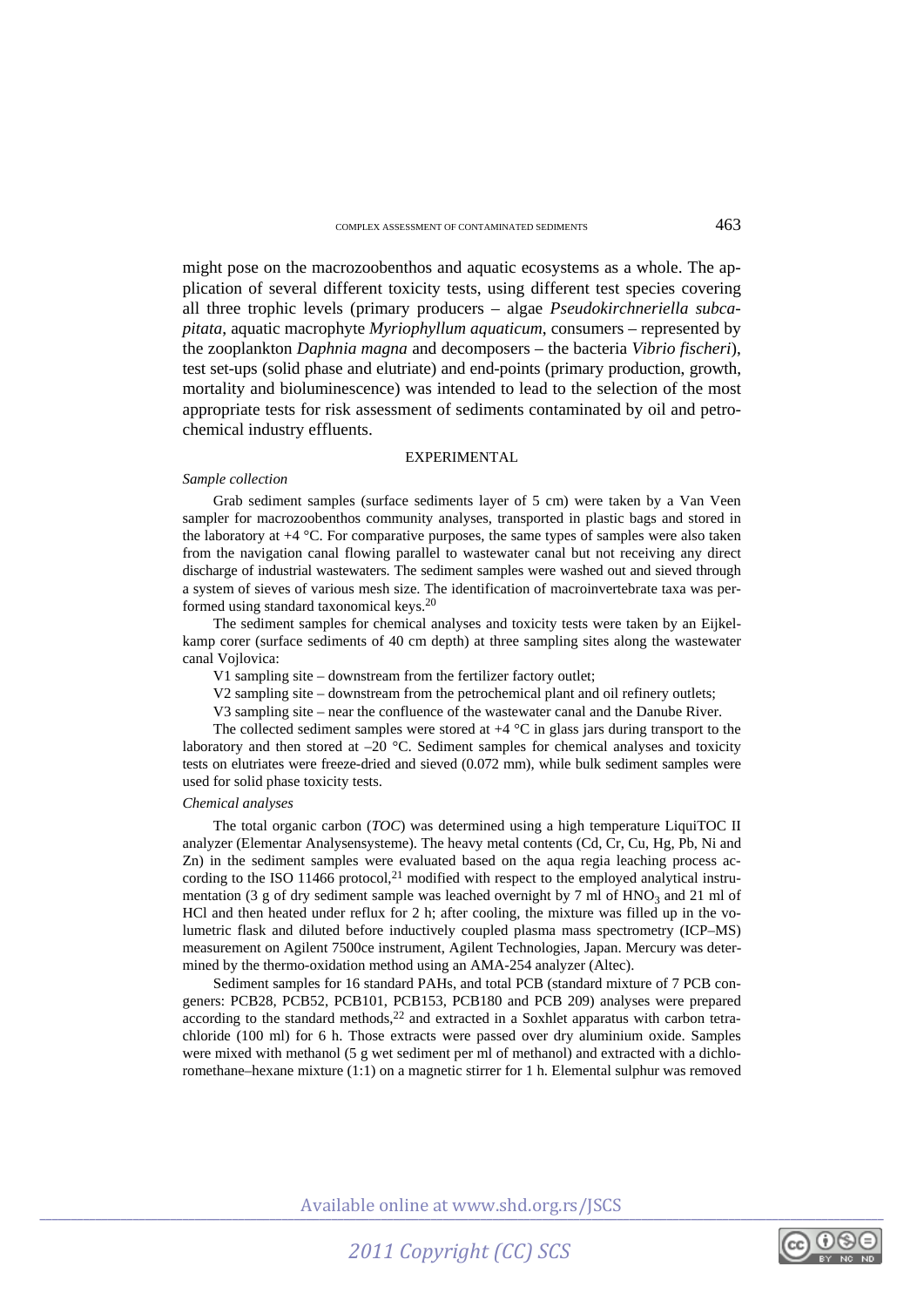by adding Cu powder. The samples were fractionated over silica gel according to the EPA 3630C procedure.23 The extracts were analyzed by GC–MS and GC–μECD (HP 5890GC Series II with a 5971 MSD) in the splitless mode. The practical quantisation limit (*PQL*) and method detection limit (*MDL*) for all compounds were 5 and 2 ng  $g^{-1}$ , respectively. Recovery for the applied method for PAH analyses was determined for phenanthrene and chrysene using soil samples spiked at the 20 μg kg-1 level. Recovery values (mean of 3 measurements) were 64 % for phenanthrene and 78 % for chrysene.

#### *Toxicity tests*

Sediment elutriates were prepared according to ISO 14735.<sup>24</sup> Lyophilised sediment samples were mixed with distilled water in a 1:10 ratio, put in closed flasks and shaken for 24 h on an automatic shaker with 5–10 rpm. After the sediment particles had settled, supernatant was used for the following toxicity tests: green algae *P. subcapitata*, invertebrate *D. magna*, and the test with the luminescent bacteria *V. fischeri*. Solid phase toxicity tests were performed with *V. fischeri* and with the aquatic plant *M. aquaticum.* 

The algae were cultured under sterile conditions at a temperature of  $23\pm2$  °C, constant aeration and illumination of  $60-120 \mu E \ m^2 s^{-1}$  in Zehnder–Bristol (modified Bold) (ZBB) medium. Three days before the test, sterile ZBB medium was inoculated with algae preculture with a cell density of  $5\times10^3$ -1 $\times10^4$  cells ml<sup>-1</sup> in order for the algae to reach the exponential phase at the beginning of the test (approximately  $1\times10^6$  cells ml<sup>-1</sup>). The test was performed using a modified ISO protocol,<sup>25</sup> in microtitre plates in the following v/v concentrations of elutriate: 1.5, 3, 12.5, 25 and 75 %, in five replicates in three repetitions. The microtitre plates were placed on an automatic shaker in order to keep the algae cells in suspension and to prevent their sedimentation. The temperature and light regimes were the same as for the culturing. After 72 h, the algal optical density was measured at 680 nm using a spectrophotometer BioTek, PowerWave at the start and the end of the test. The results were transformed into number of algal cells using calibration curves and the specific growth rate was calculated for every elutriate concentration. Inhibition of the growth rate was determined in comparison to the control.

*D. magna* was cultured in standard synthetic water according to the United States Environment Protection Agency (USEPA) method in 10 l aquariums with constant aeration, a temperature of  $25\pm2$ °C and illumination of 10–20  $\mu$ E m<sup>-2</sup> s<sup>-1</sup> with photoperiod 16 h light/8 h dark.26 The daphnids were fed daily with algae *P. subcapitata*. The procedure described in ISO 6341 was applied in the toxicity test,<sup>27</sup> *i.e*., 24 h-old daphnids (neonates) were placed in 50 ml test vessels with 30 ml of test medium. The test was performed with 5 neonates in each vessel, 4 vessels per dilution. The test conditions were the same as for the culturing regarding the temperature and light regime, but the neonates were not fed during the test. Elutriates were tested in the following v/v concentrations: 3.12, 6.25, 12.5, 25 and 50 %. Immobilisation of the neonates was observed after 24 and 48 h and the results were compared to the control.

Toxicity tests on elutriates with freeze-dried *V. fischeri* bacteria, obtained from Macherey-Nagel, Germany, was conducted according to ISO 11348 (1998).<sup>28</sup> The luminescent bacteria were reconstituted in cold 2 % NaCl solution, equilibrated at 0 °C for 30 min, transferred to test tubes and equilibrated for an additional 15 min at 15 °C. In the test with *V. fischeri*, the following v/v concentrations of elutriates were tested: 5, 10, 20, 40 and 80%. In all test treatments, NaCl was added in order to obtain 2 % NaCl in the elutriates. Bioluminescence was measured in time 0 and 30 min using Lumino m90a illuminometer at a working temperature of 15 °C. The decrease in luminescence in each treatment was compared to the control treat-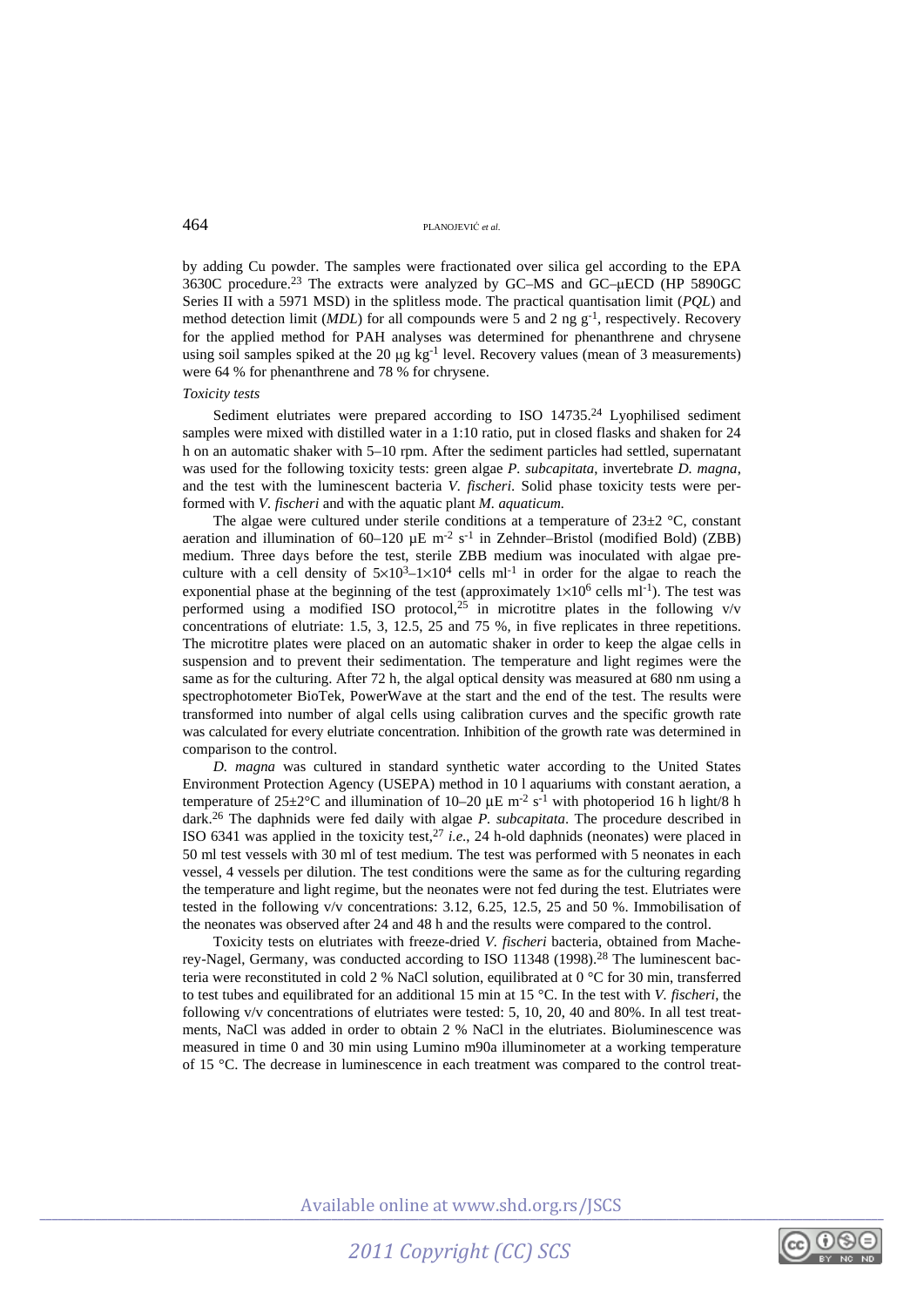ment and the percent inhibition was calculated using linear regression. The test was conducted in duplicate in two repetitions.

A sediment suspension for the solid phase test with *V. fischeri*, which was performed according to the method described by the Environment Canada, was made by mixing 7 g of fresh sediment with 35 ml of 2 %NaCl solution.29 This working suspension was diluted to the defined geometrical range of the test concentrations  $30.78-985$  mg  $1^{-1}$ , with mixing on a vortex between the dilution steps to prevent settlement of the sediment particles. The test was realised in duplicate in two repetitions for a duration of 15 min at 15 °C. The bioluminescence was measured only at the end. For each test concentration, the bioluminescence was compared to the control and the percent inhibition was calculated. In both tests with *V. fischeri*, 2 % NaCl was used as the control.

*M. aquaticum* was cultured in a modified Steinberg medium,<sup>30</sup> at a constant temperature (24±0.5 ºC) with a 24-h photoperiod. The toxicity test was performed according to Feiler *et*  al.,<sup>31</sup> *i.e.*, three whorls were placed in one glass vessel containing 80 g of bulk sediment, three vessels per sediment sample. Artificial sediment, as specified in the OECD Guideline 218, was used as the control,<sup>32</sup> in six replicates, and three whorls in each replicate. In order to minimize evaporation during the test, all vessels were covered with a glass lid and a few ml of Steinberg medium was added to each vessel daily. The plants were incubated for 10 days under constant temperature (24 $\pm$ 0.5 °C), and constant light (neutral white 60–75  $\mu$ E m<sup>-2</sup> s<sup>-1</sup>). The weight of each whorl was measured at the start and the end of test and compared to the control. The toxicity of the samples was quantified as % inhibition in comparison to the control.

### RESULTS AND DISCUSSION

## *Chemical analyses*

The first step in the complex assessment of the site was to analyse sediments for expected toxic pollutants. Taking into consideration the type of industrial effluents discharged into the canal, as well as the results of previously conducted studies,<sup>11,17,18</sup> the sediment samples were analysed for TOC, heavy metals, PAHs and PCBs.

| Sampling site                    | Cd   | Сr   | Cu   | Hg   | Pb   | Ni   | Zn  |
|----------------------------------|------|------|------|------|------|------|-----|
| V <sub>1</sub>                   | 1.26 | 33.4 | 42.4 | 32.2 | 23.5 | 31.7 | 146 |
| V <sub>2</sub>                   | 1.41 | 38.1 | 43.8 | 9.62 | 26.3 | 31.8 | 170 |
| V3                               | 1.17 | 21.8 | 37.4 | 6.31 | 19.2 | 25.7 | 111 |
| <b>ICPDR JDS Danube sediment</b> | 1.2  | 100  | 60   | 0.8  | 100  | 50   | 200 |
| quality target values            |      |      |      |      |      |      |     |
| Dutch target value               | 0.8  | 100  | 36   | 0.3  | 85   | 35   | 140 |
| Rhine target value               |      | 100  | 50   | 0.5  | 100  | 50   | 200 |

TABLE I. Concentration of heavy metals (mg per kg of dry weight) in the sediment samples

For this artificial waterbody entering the Danube River, ICPDR JDS (Joint Danube Survey of International Commission for the Protection of the River Danube) – sediment quality target values were taken as reference concentrations,  $33$ while for comparative purposes, Dutch<sup>34</sup> and Rhine<sup>35</sup> target values are also shown. The measured concentrations of Hg  $(6.31-32.2 \text{ mg kg}^{-1} \text{ dw})$  were consi-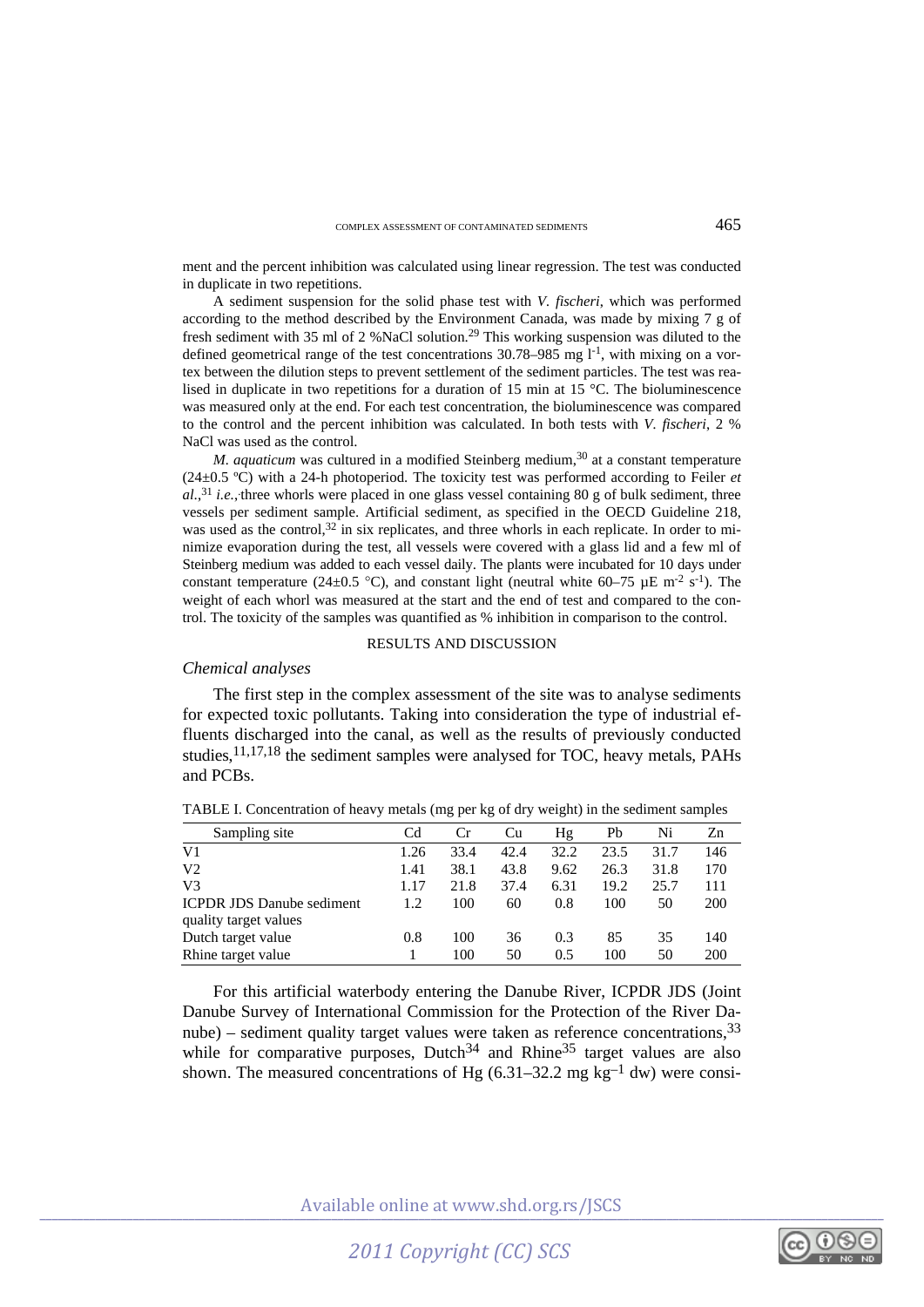derably higher than all three reference concentrations and Cd  $(1.17-1.41 \text{ mg kg}^{-1})$ dw) was slightly higher than the reference concentrations for the Danube and Rhine target values, while the content of other metals did not exceed the target values (Table I). The Dutch target values, the most stringent of the three reference values, could be used for comparison only with certain reservation as they are set for sediments normalised to 10 % *TOC* and 25 % clay, while the *TOC* values in the Vojlovica wastewater canal (Table II) ranged from 6.8–7.5 %. Nevertheless, it is obvious that the contents of Cd, Cu, Hg and Zn exceeded the Dutch target values, while the Ni concentration was only slightly below. The two remaining metals, Cr and Pb, were the only two with measured concentrations well below the Dutch target values. However, only in the case of Hg was the Dutch intervention value (10 mg kg<sup>-1</sup> dw) exceeded in sample V1, while the content in sample V2 was only slightly below.

TABLE II. Content of total organic carbon (*TOC*) in the sediment samples

| Sampling site  | TOC / % |  |  |
|----------------|---------|--|--|
| V <sub>1</sub> | 6.78    |  |  |
| V <sub>2</sub> | 6.85    |  |  |
| V <sup>2</sup> | 7.49    |  |  |

When compared to the USEPA recommendations for sediment quality, 36 which set consensus-based threshold effect concentration (*TEC*) values, below which harmful effects are unlikely to be observed, and consensus-based probable effect concentration (*PEC*) values, above which harmful effects are likely to be observed, only the content of mercury in all three samples exceeds both the *TEC* and *PEC* values (0.18 and 1.06 mg per kg of dry weight (dw), respectively). The chromium and lead contents in all three samples were below the *TEC* values (43.3 and 35.8 mg per kg of dw, respectively). The Canadian sediment quality guidelines,37 which set values for interim sediment quality guidelines (*ISQG*) and a probable effect level (*PEL*) were also used to evaluate the quality of the Vojlovica sediments. Again, mercury stands out, with the measured concentrations in all three samples being above the *ISOG* and *PEL* values (0.17 and 0.49 mg kg<sup>-1</sup> dw, respectively), while the measured concentrations of Pb  $(19.2-26.3 \text{ mg kg}^{-1})$ dw) in all three samples were below both the *ISQG* (35.0 mg kg–1 dw) and *PEL* (91.3 mg kg<sup>-1</sup> dw) values. The measured concentrations of Cu  $(37.4-43.8 \text{ mg})$  $kg^{-1}$  dw) and Cd (1.17–1.41 mg kg<sup>-1</sup> dw) in all samples were above the *ISQG*  $(35.7 \text{ and } 0.6 \text{ mg kg}^{-1}$  dw, respectively), but below the *PEL* values (197 and 3.5) mg  $kg<sup>-1</sup>$  dw, respectively). The chromium concentration in sample V2 (38.1 mg  $kg<sup>-1</sup>$  dw) and the zinc concentrations in samples V1 and V2 (146 and 170 mg kg<sup>-1</sup> dw, respectively) were just above the *ISQG* values (37.3 mg  $kg^{-1}$  dw for Cr and 123 mg kg<sup>-1</sup> dw for Zn).

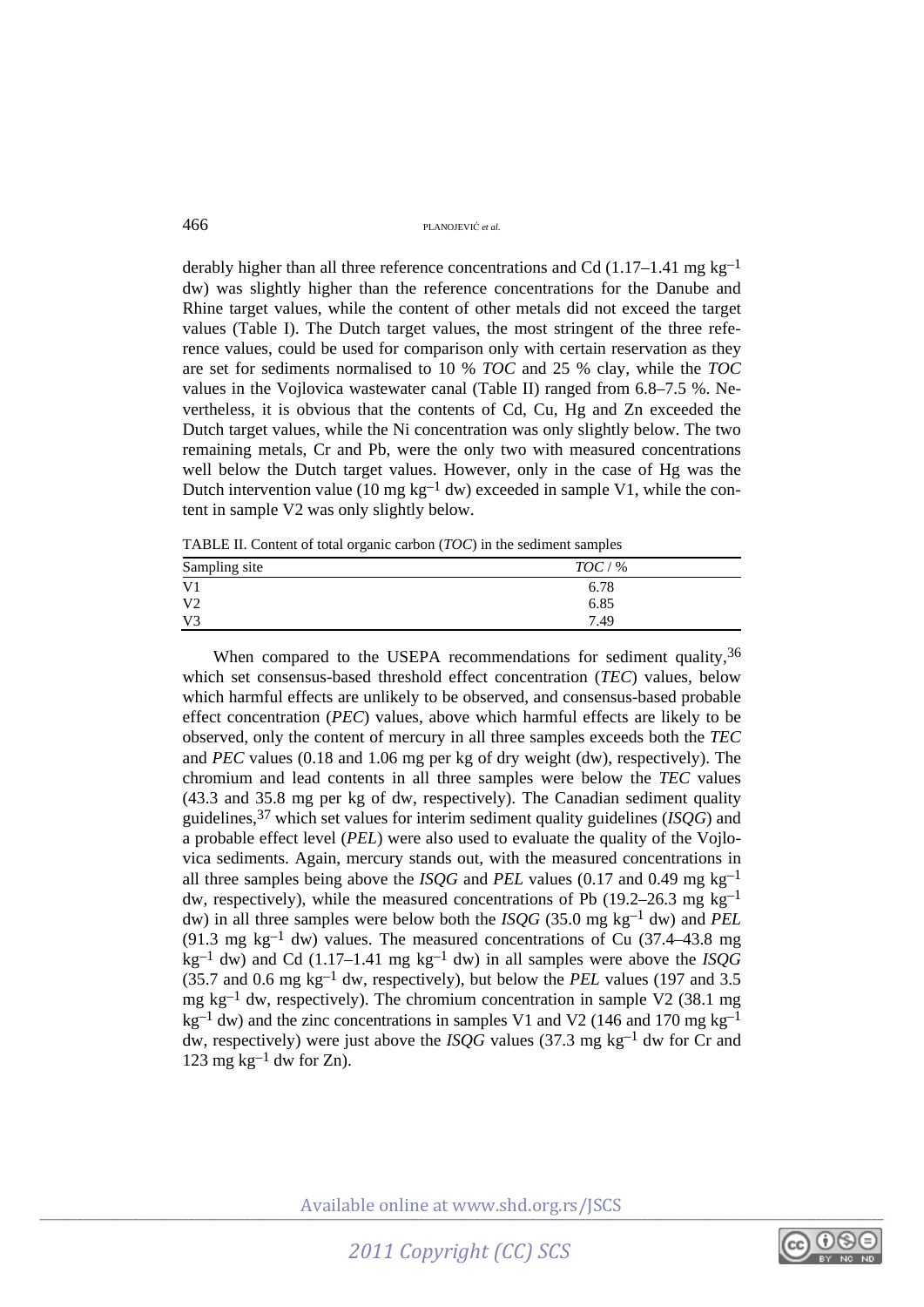The highest concentrations of total 16 PAHs (35.02 mg  $kg^{-1}$ ) with a high content of compounds of lower molecular weights was measured in sample V1 (Table III). If compared to the USEPA recommendations,36 the content of total PAHs in all samples exceeded the *TEC* value  $(1.61 \text{ mg kg}^{-1} \text{ dw})$ , while only in sample V1 did it exceeds the *PEC* value (22.8 mg  $kg^{-1}$  dw). The USEPA also sets *TEC* and *PEC* values for individual PAHs. Values exceeding both the respective *TEC* and *PEC* were recorded for anthracene, fluorine, and naphthalene in sample V1; benzo(*a*)anthracene in sample V2 and pyrene in samples V1 and V2.

TABLE III. Concentration of PAHs (mg kg<sup>-1</sup> dw) and total PCBs ( $\mu$ g kg<sup>-1</sup> dw) in the sediment samples

| $\ddot{\phantom{1}}$                           |        |        |      |
|------------------------------------------------|--------|--------|------|
| Compound                                       | V1     | V2     | V3   |
| Naphthalene                                    | 5.81   | 0.21   | 1.18 |
| Acenaphthylene                                 | 4.25   | 0.96   | 1.20 |
| Acenaphthene                                   | 2.58   | 0.51   | 0.64 |
| Fluorene                                       | 4.01   | 0.64   | 0.70 |
| Phenanthrene                                   | 11.06  | 3.72   | 2.85 |
| Anthracene                                     | 1.17   | 0.37   | 0.28 |
| Fluoranthene                                   | 0.82   | 0.36   | 0.28 |
| Pyrene                                         | 3.04   | 2.41   | 1.24 |
| $Benzo(a)$ anthracene                          | 0.73   | 1.21   | 0.49 |
| Chrysene                                       | 1.02   | 1.21   | 0.49 |
| $Benzo(b)$ fluoranthene                        | 0.08   | 0.12   | 0.06 |
| $Benzo(k)$ fluoranthene                        | 0.08   | 0.12   | 0.06 |
| $Benzo(a)$ pyrene                              | 0.15   | 0.25   | 0.08 |
| Dibenzo $(a, h)$ anthracene                    | 0.08   | 0.03   | 0.02 |
| $\text{Benzo}(g,h,i)$ perylene                 | 0.06   | 0.09   | 0.04 |
| Endeno $(1,2,3-cd)$ pyrene                     | 0.08   | 0.03   | 0.02 |
| Total PAH, mg kg <sup>-1</sup> dw <sup>b</sup> | 35.02  | 12.25  | 9.61 |
| Sum PAH <sup>a</sup> , mg $\text{kg}^{-1}$ dw  | 20.90  | 7.54   | 3.68 |
| Total PCBs, $\mu$ g kg <sup>-1</sup> dw        | 116.12 | 164.57 | 83.2 |

aSummed PAH: naphthalene, phenanthrene, anthracene, fluoranthene, chrysene, benzo(*a*)fluoranthene, benzo-  $(k)$ fluoranthene, benzo $(a)$ pyrene, benzo $(g,h,i)$ perylene; <sup>b</sup>dry weight

Dutch sediment quality values are set for Sum PAH (see explanation below Table III); the target value being 1 mg  $kg^{-1}$ , while the intervention value is 40  $mg \text{ kg}^{-1}$ . Obviously, the Sum PAH values in all samples exceeded the target value but remained below the intervention value.

The Canadian sediment quality guidelines are set for several individual PAH compounds.37 The contents of naphthalene, acenaphthylene, acenaphthene, fluorene, phenanthrene, anthracene and pyrene along the whole canal exceeded both the theoretically and empirically probable effect values.

The content of PCBs was far below the Dutch target and intervention values, as well as the Canadian PEL (277  $\mu$ g kg<sup>-1</sup> dw) and the USEPA PEC (676  $\mu$ g kg<sup>-1</sup> dw) values.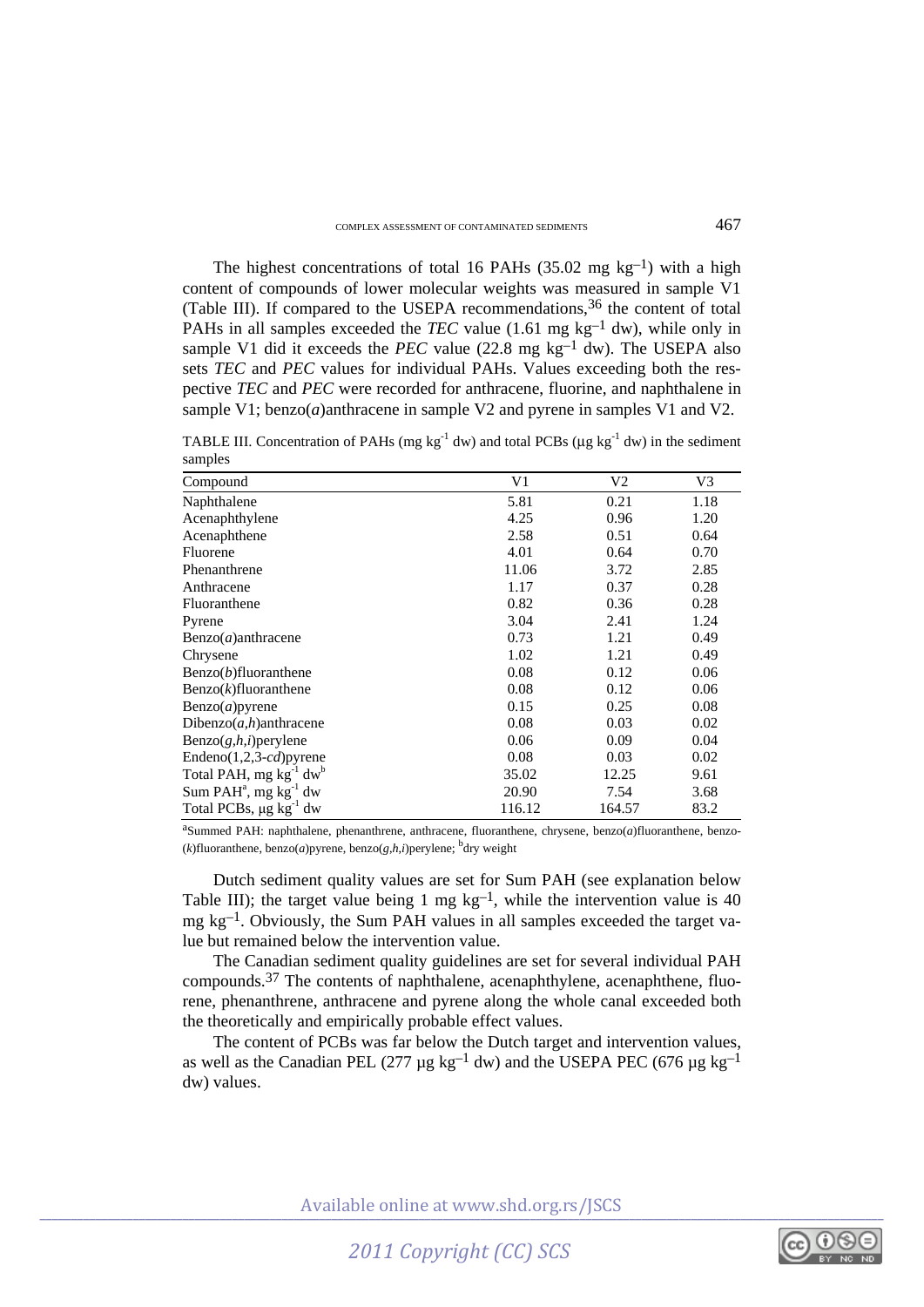From the presented results, it could be conservatively concluded that among the heavy metals, mercury could be identified as one of the possible key toxic pollutants that might cause or contribute to the severe impairment of the overall ecological conditions in the wastewater canal. The PCBs can be seen as a minor problem, while the high content of certain PAH compounds could be identified as other potential stressors. However, standard chemical analyses say very little about the bioaccessibility and bioavailability of toxic pollutants. Therefore, the second step of the triad approach consisted of toxicity tests of bulk sediments and elutriates – using various test species and test designs to estimate if the obviously present toxic pollutants in potentially toxic concentrations could be identified as the key toxic pollutants that might pose risks to the aquatic ecosystem as a whole.

# *Toxicity tests*

The results of algae growth inhibition tests performed on three elutriates are shown in Fig. 2. Obviously, the tests did not result in typical dose-response curves, on the contrary, statistically significant (one-way ANOVA,  $p \le 0.05$ ) stimulatory effects in comparison to the control were observed in treatments with higher proportions of elutriate.

Statistically significant growth stimulation in comparison to the control was observed in treatments with  $\geq$ 12.5 % elutriate (v/v) in the cases of samples V1 and V2 and in the treatment with 75 % elutriate (v/v) in the case of sample V3. Statistically significant growth inhibition in comparison to the control was registered only in the treatments with the lowest elutriate content (1.5 % v/v), *i.e.*, in samples V2 and V3. These findings are not surprising, as different authors have reported many times before similar outcomes of algal toxicity tests of environmental samples. These results can be explained by higher nutrient contents in treatments with higher proportions of elutriates in comparison to the control, indicating, on the other hand, that the aqueous phase does not contain bioavailable toxic pollutants in toxic concentration for the selected species.38–41

No negative effects on immobilisation were observed in the 24 and 48 h acute toxicity tests on sediment elutriates. Since *D. magna* is one of the most sensitive test species to heavy metals, $42$  the fact that no negative effects were observed suggested, in agreement with the results of the algal test, that the metals present in the bulk sediment, particularly Hg which is, according to chemical analysis, present in concentrations that might cause toxic stress, are not readily bioavailable. Contrary to this, it was reported by Akkanen and Kukkukonen that *D. magna* is relatively insensitive to organic pollutants, PAHs in the first place, due to their ability to biotransform these groups of contaminants.<sup>43</sup> Therefore it should not be a surprising finding that the present PAH compounds did not have any effect on daphnids in the acute test. Moreover, the negative results of this acute test also suggest that other contaminants were present neither in lethal concentrations nor in a bioavailable form.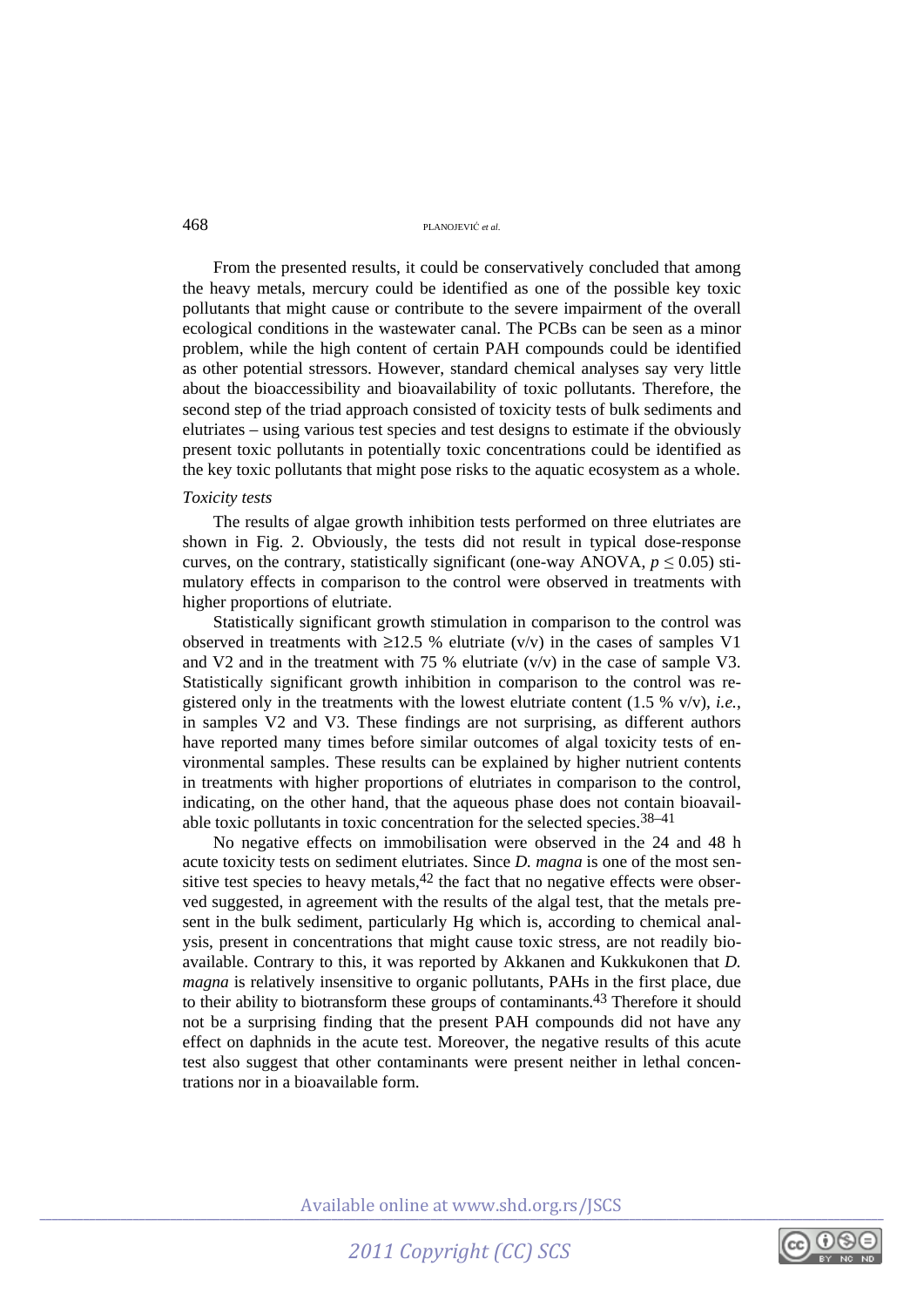

The results of toxicity tests on sediment elutriate with the bioluminescent bacteria are shown in Fig. 3.

The sample V1 was identified as the most toxic with respect to the selected test species and set-up,  $EC_{50}$  58.73 % and  $EC_{10}$  4.32 %. For samples V2 and V3, only *EC*10 could be estimated at 23.21 and 24.70 %, respectively. Since bacterial species, including *V. fischeri*, were proved rather tolerant to metals, <sup>44-46</sup> it is more likely that the high content of total PAHs and the concentrations of several individual PAH compounds could be identified as potential causes of the observed toxic effect. Sensitivity of *V. fischeri* to certain PAH compounds has been proven earlier.47–49 However, the testing of samples V2 and V3, which resulted in the hormesis effect in treatments with low elutriate contents, contradicts this hypothesis, as sample V2, that was non-toxic to *V. fischeri* was also characterised by high contents of several PAH compounds as well as total PCBs. Therefore, it could be hypothesised that other, non-characterised contaminants might be the possible cause of the observed toxicity of sample V1 to *V. fischeri*. Stimulatory effect in *V. fischeri* toxicity test in presence of sub-lethal concentrations of toxicant has already been observed and reported.45,50,51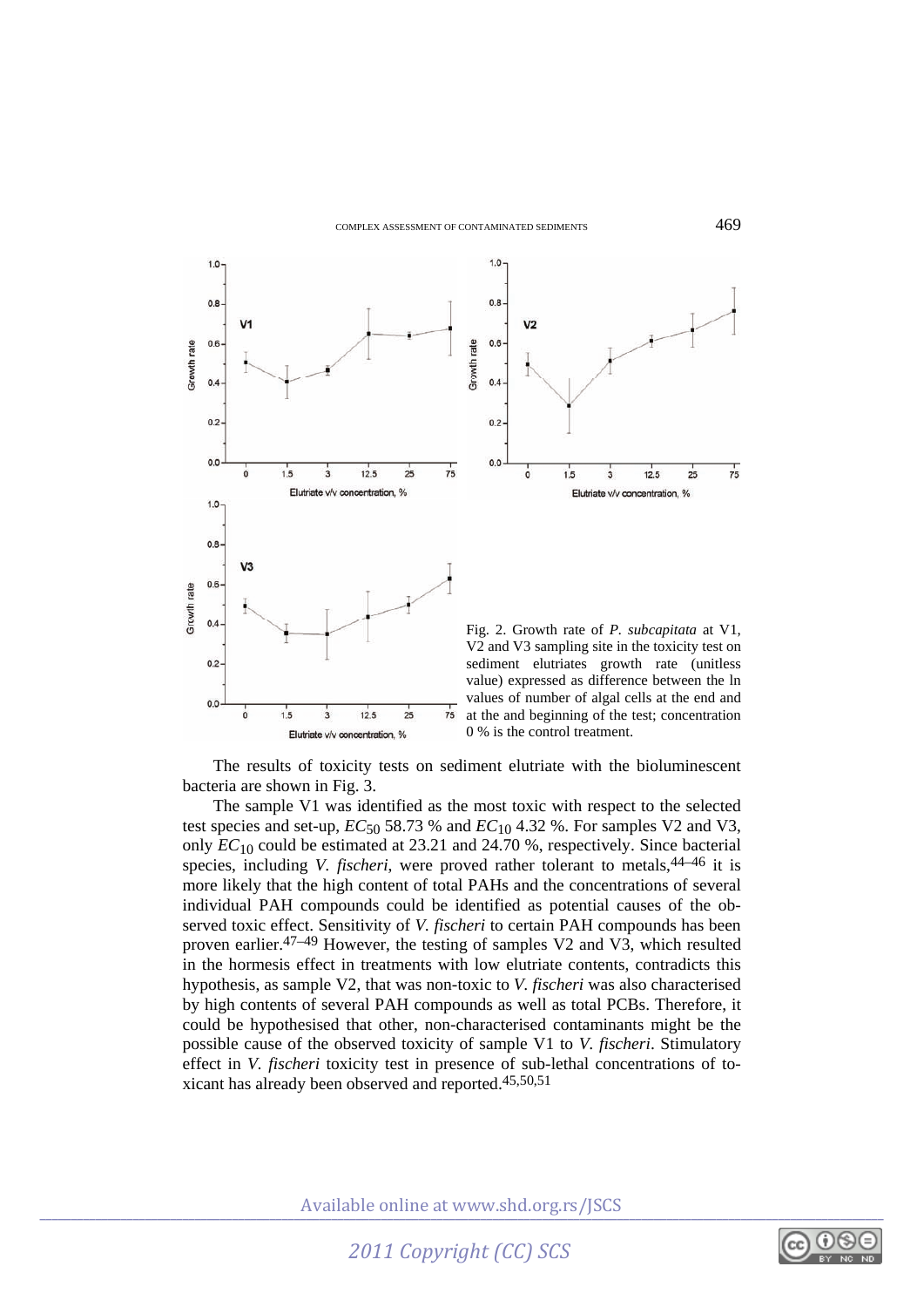Sediment solid phase toxicity tests with *V. fischeri* (Table IV) identified sample V2 as the most toxic ( $EC_{50}$  17.03 mg l<sup>-1</sup>), while for samples V1 and V3, 50 % inhibition was calculated at considerably higher levels (158.60and 342.11 mg  $l^{-1}$ , respectively).



Fig. 3. Inhibition of bioluminescence in the test on sediment elutriates with *V. fischeri*.

TABLE IV. Results of solid phase toxicity tests with *V. fischeri* 

| Parameter               |       |      |  |
|-------------------------|-------|------|--|
| $EC_{50}$ / mg $1^{-1}$ | 58.60 | 7.03 |  |
|                         |       |      |  |

According to chemical analysis, sample V2 was rich in several PAH compounds and heavy metals other than Hg. Again, the high content of Hg in sample V1 seems not to cause substantial effects on *V. fischeri*, which was expected due to low sensitivity of the selected species to metals. Thus, metals in sample V2 could not be regarded as the key pollutant group responsible for the high toxicity of sample V2 to *V. fischeri*. Again, it could be speculated that other, not measured contaminants could contribute to the toxicity of sample V2.

The results from sediment solid phase toxicity tests on *M. aquaticum* (Table V) are in agreement with the results from the conventional *V. fischeri* test; sample V1 was characterised as the most toxic – growth inhibition reached 70.35.% in comparison to the control, while with the other two samples, V2 and V3, growth inhibition did not even reach 50 %.

TABLE V. Growth inhibition of *M. aquaticum* in the sediment solid phase test

| 'arameter                                  |             | T                       | $T_{\rm 7}$<br>. . |
|--------------------------------------------|-------------|-------------------------|--------------------|
| Growth<br>$\%$<br>$\mu$ inhibition, $\psi$ | <u>v.JJ</u> | $\cdot$ $\sim$<br>JJ.JJ | .90                |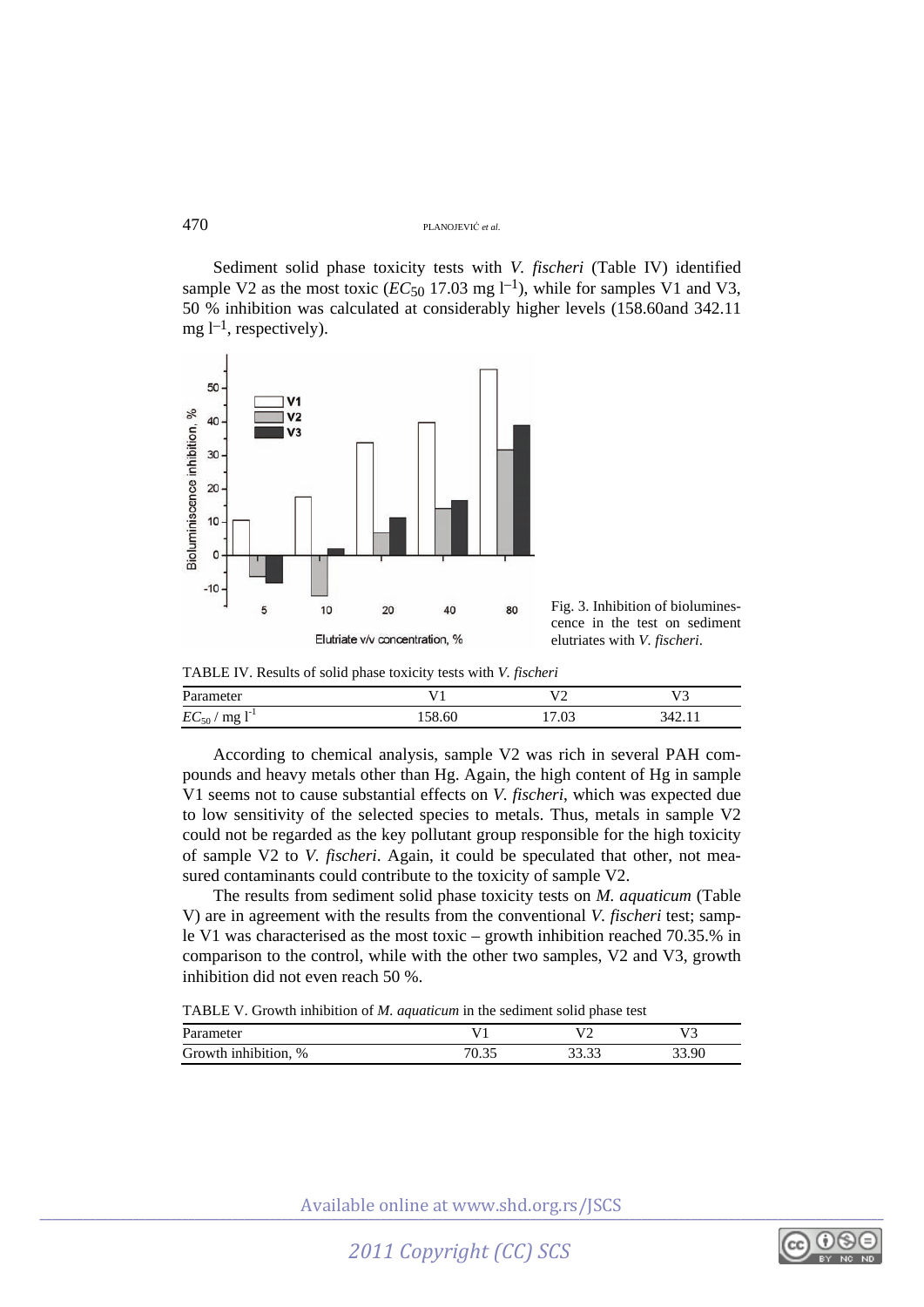*M. aquaticum* is commonly used as test species in toxicity test on pestici $des<sub>1</sub>$ <sup>52,53</sup> studies on the bioaccumulation of heavy metals,<sup>54</sup> and recently in sediment toxicity tests.5,55 Stesevic *et al*. found *M. aquaticum* to be highly sensitive to metal burden in sediments of Lake Skadar, which could also explain the growth inhibition in samples rich in metals, observed in the present study.55

# *Analyses of the macrozoobenthos community*

Analyses of the macrozoobenthos community were performed on sediment samples in the final tier of the sediment quality triad. The complete absence of a macrozoobenthos community was observed in all three samples taken from the wastewater canal. However, analyses of the macrozoobenthos community of the navigation canal, which flows parallel to the wastewater canal, indicated that the natural conditions are favourable for typical lowland slow-flowing rivers and canals, as it is represented by 4 groups Gastropods (1 species – *Viviparus sp*.), Decapoda (1 species – *Astacus* sp), Diptera (Chironomidae) and the dominant Oligochaeta (represented by three typical species tolerant to muddy substrates, low oxygen concentrations and high organic load – *Branchiura sowerbyi, Limnodrilus hoffmeisteri and L. claparedeanus*). These rather alarming findings on the complete absence of a macrozoobenthos community are not unique, but they are still exceptional in the Vojvodina region. They were reported several years ago for only a few other hot spots along the Danube–Tisa–Danube irrigation network, mainly due to severe organic load resulting in a constant oxygen deficit and the presence of hydrogen sulphide.56,57 However, the absence of benthic invertebrates in the wastewater canal could not be attributed to similar reasons, as the characterisation of the sediments showed a medium content of organic matter (*TOC* ranging slightly from 6.8 to 7.5 %), which implies that toxic pollution might be seen as the cause, or at least the confounding factor, of the absence of macrozoobenthos. The absence of macroinvertebrates from all samples supports the hypothesis that apart from the measured expected pollutants, the whole sediment toxicity must be also attributed to other, not regularly monitored contaminants, as the overall conditions in the wastewater canal are equally unfavourable to macrozoobenthos despite the fact that the content of the monitored pollutants varies considerably between the different samples, being almost negligible in sample V3.

# *Integrative assessment of the level of contamination of the Vojlovica canal sediments*

For an integrative assessment of the site of the present study, a complex triad approach, which uses multiple lines of evidence of ecosystem disturbances caused by constant contamination, was applied. The results of chemical analyses, restricted to the expected contaminants commonly measured in sediments under the

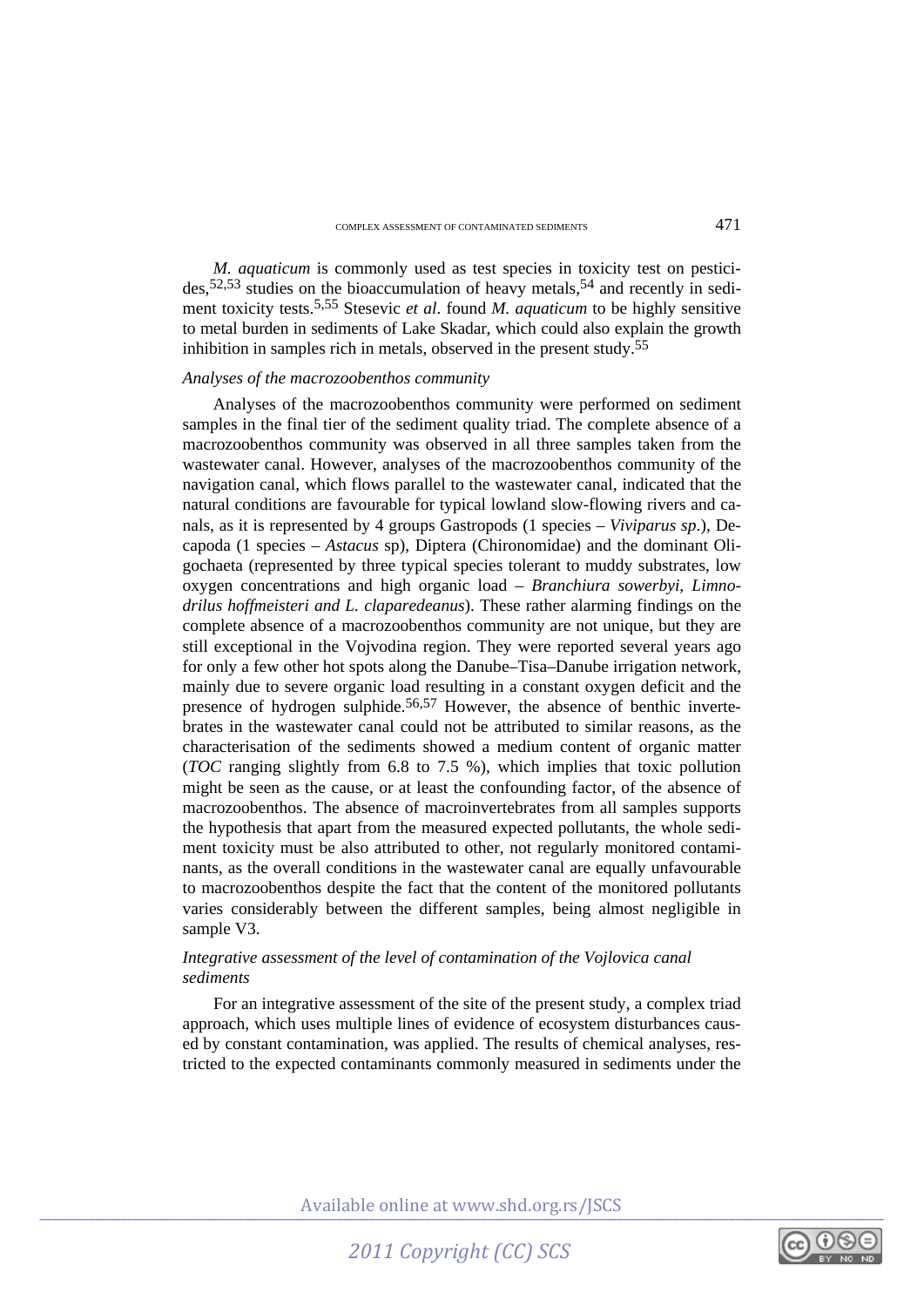direct pressure of effluents originating from the oil industry, did not, and could not, reveal anything new in comparison to previously conducted studies. Instead, the present results simply confirmed the already existing findings regarding the high content of Hg and PAH compounds in the canal sediments. The authors of the cited studies, however, did not have the possibility to compare their findings with any regionally relevant sediment standards, since those for the Danube River have been suggested only recently. In addition, they refrained from comparing their results with biologically derived standards, such as the Canadian or USEPA. In direct comparison, as shown in Table I, it is obvious that the contents of all the measured metals (except Hg) were still below the Danube River target values. In addition, a comparison of the present findings with other sediment standards, such as the Canadian or USEPA, which are based more on the probable effects of sediment-bound contaminants to aquatic biota, also support the conclusion that among metals Hg really stands out as the potential key toxic pollutant, while contamination with standard PAH compounds, as expected, proved to be rather severe, as it exceeded all biologically derived standards used for comparison, indicating that this group of compounds most probably could cause toxic effects to aquatic biota.

The sampling sites were selected to enable discrimination of the impact of two industrial facilities, which discharge different types of effluents. The content of Hg, as expected, was the highest in sample V1 showing that the long-term discharge of effluents from the vinyl chloride plant has resulted in the accumulation of high quantities of Hg in relatively stable sediments; the concentrations of Hg further downstream (V2 and V3) are considerably lower. However, the highest concentrations of all other metals were recorded in V2. As far as other compounds are concerned, contrary to expectations, the highest value of total PAHs was recorded in sample V1, while V2 was characterised by the highest measured concentrations of PCBs and several individual PAH compounds (Table III). Thus, no clear contamination gradient was observed along the canal, apart from the fact that the V3 sampling site is characterised by the lowest concentrations of the majority of the investigated contaminants. This can be explained by the position of the sampling site in relation to the Danube River; in comparison to the other sampling sites, it is more affected by changes in the Danube water level, which washes out the most downstream sediments.

Toxicity tests followed the chemical analyses with the idea of testing the whole sediment toxicity, which would aid the assessment of the bioaccessibility and bioavailability of all the contaminants present, analysed or non-analysed. Another objective of the toxicity testing was to attempt to establish links between the content of the measured contaminants and their possible effect on biotic systems and the ecosystem in general in the search for an answer to whether the measured contaminants are really the key toxic pollutants. Sample V3 proved to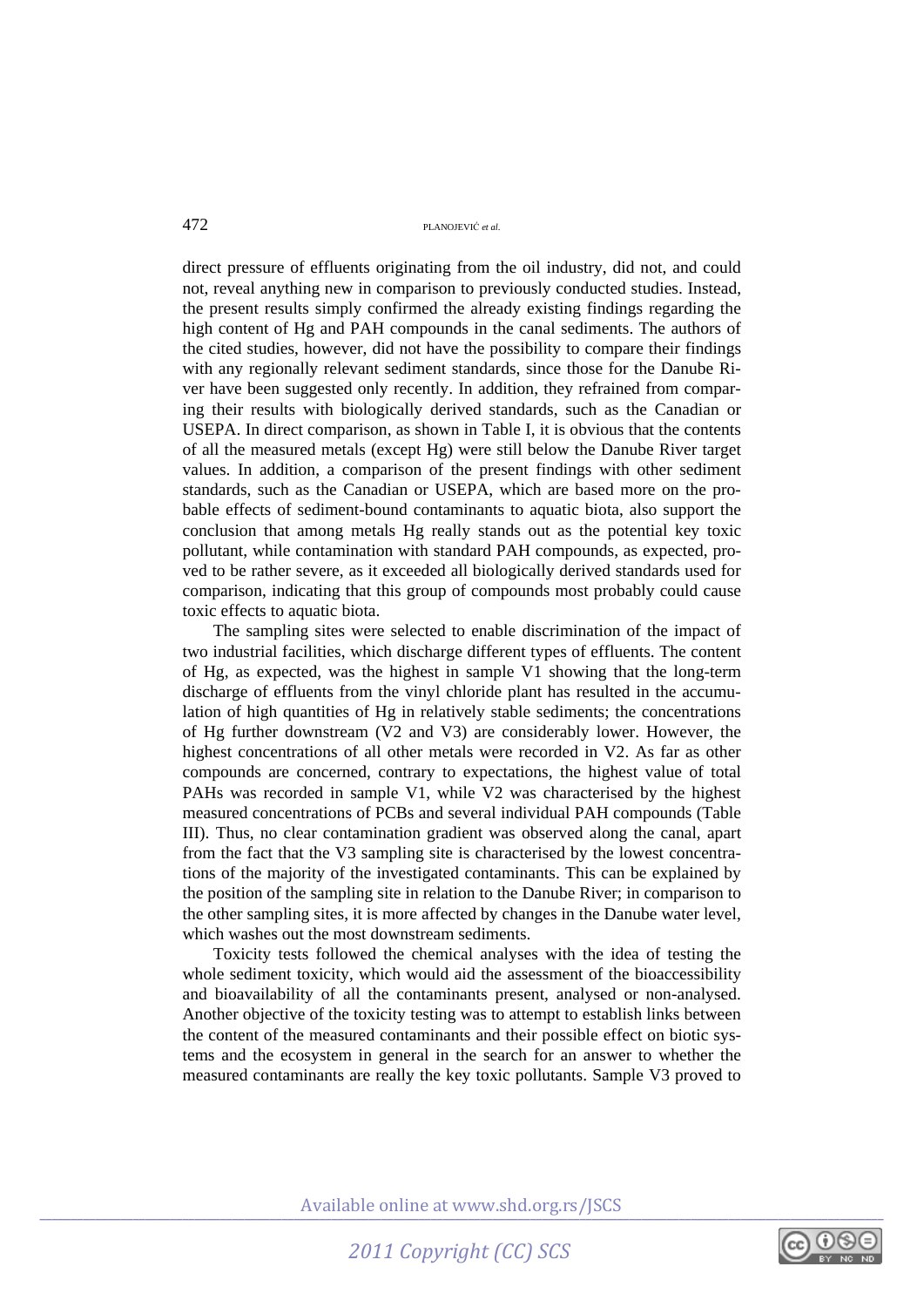be the least toxic to all selected test species, regardless of the test set-up and sediment phase tested. This was to have been expected, due to the lowest content of contaminants recorded, as just explained above. However, the toxicity testing of samples V1 and V2 resulted with rather inconsistent outcomes. Sample V1 was the most toxic of the 3 samples tested using *V. fischeri* in the aqueous phase, while sample V2 was most toxic to *V. fischeri* in the solid phase.

The differences in the test results with aqueous and solid phase can be explained by different properties of the test phases – in tests on the aqueous phase, only soluble the fraction of the contaminants present in the samples contributed to the overall toxicity, while in the direct contact test, the effects of contaminant bound to the sediment particles are taken into account as well. However, taking into consideration all the differences between the test set-ups and relative sensitivity of the chosen species towards respective environmental contaminants, it could be speculated that the measured contaminants are not the only toxic pollutants present in the Vojlovica canal sediments that contribute to the observed sediment toxicity. This speculation is supported by recently published results on an assessment of Vojlovica sediment performed by Effect Directed Analyses (EDA) using micro-EROD and cell proliferation tests in different fractions obtained from the same samples tested in the study.58 Chemical analysis of the most active fractions revealed high concentrations of methylated PAHs and other alkyl-substituted PAHs. Only minor portions of biologically derived TCDD-EQs could be attributed to the monitored PAHs with known relative potencies (*REP*s). Therefore, it is hypothesised that a major part of the activity was due to non-monitored alkylated and heterocyclic PAHs. The results of the cell cytotoxicity/proliferation assay on rat hepatoma H4IIE cell line also suggested the presence of uncharacterised sediment pollutants with pronounced potency to disturb cell growth. All these speculations are supported by the results of macrozoobenthos community analysis. Its complete absence along the whole canal, even from sample V3 characterised by the lowest content of the measured pollutants as well as the lowest toxicity to all selected species, indicate not only extreme contamination of the canal sediment, but also unfavourable overall conditions in the canal.

# *Selection of the appropriate tests for sediments contaminated with oil refinery and petrochemical effluents*

In the tests on elutriates, inhibition was observed only in the toxicity test on *V. fischeri*. Since no toxic or inhibitory effects were observed in the algal and crustacean tests, *V. fischeri* proved to be the most sensitive species in the selected test battery. Davoren *et al*., in their assessment of contaminated estuarine sediments, found *V. fischeri* as the most sensitive species in comparison to algal tests and even to the survival test with *Artemia salina*. 40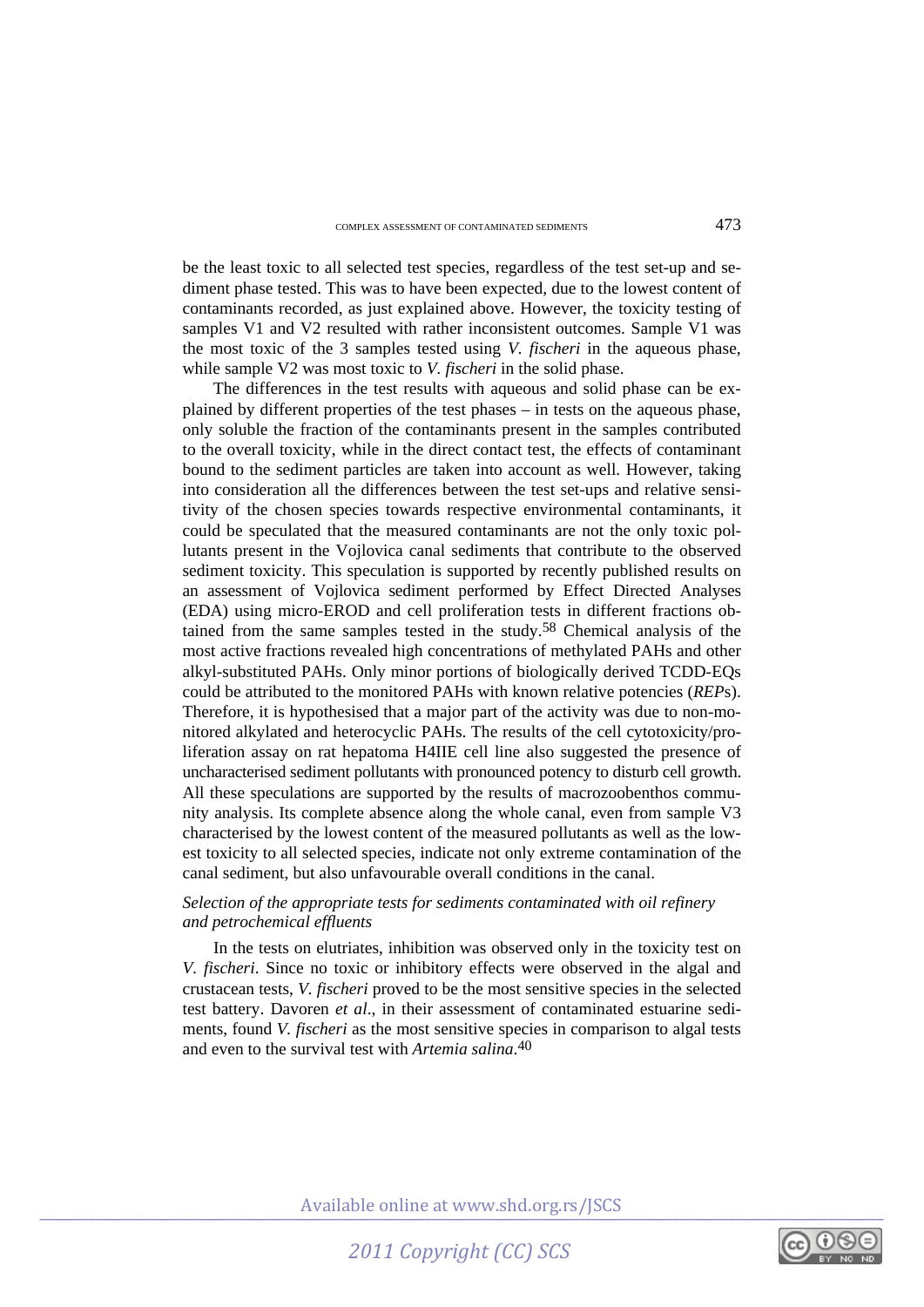As test species, algae are predominately sensitive to herbicides and to some extent to heavy metals,<sup>59</sup> while their relative tolerance towards organic contaminants apart from pesticides is well documented. $60$  On the other hand, both solid phase tests were sensitive enough to detect the toxic effects of the investigated sediments, proving that contact tests have by far a greater potential in risk assessment of contaminated sediments than aqueous phase tests. It has been proven repeatedly, including this study, that sediment-bound contaminants are neither readily bioavailable nor, consequently, easily extractable by overlying water. Therefore, a more realistic estimate of the whole sediment toxicity, as a part of a complex sediment risk assessment procedure, could be obtained using sediment contact tests. The *V. fischeri* solid phase test has already shown some of advantages, but care should be taken with the interpretation of the results obtained by its application, as it has been well documented that the species is highly sensitive to hydrogen sulphide, which is often present in contaminated sediments.<sup>61,62</sup>

Aquatic organisms of the three trophic levels (producers, consumers, reducers) have been used for a long time for ecotoxicological assessments of water quality. Algae, daphnia, and luminescent bacteria are often used as test organisms in biotest systems that have become established standards. However, the results of the present study, as well as comparative studies, have shown that algae are not sufficiently sensitive to a large number of contaminants and thus cannot be the exclusive indicator organism of any toxic effects on autotrophic life. Moreover, the EU Water Framework Directive (EU-WFD) sets equally, side-by-side, macrozoobenthos, fish, phytoplankton, and macrophytes as indicators of the status of waters.63 Nevertheless, biotest systems relying on higher plants have rarely been used in assessments of aquatic sediments to date. Against this background, the aquatic duckweed test was developed and standardised, $30$  and the sediment contact test was developed with *M. aquaticum.*31 Compared to tests with algae, some of its advantages is that it is more representative of higher plants, since target organism and test organism are closer related in terms of evolutionary history. The results of this study, as well as of the study of Feiler *et al*., demonstrated that the application of biotests with higher plants in analyses of contaminated sediments yields valuable results that may contribute to a concept for the integrative risk assessment of contaminated sediment much more efficiently than algal tests.64

# **CONCLUSIONS**

In this study, we applied a complex triad approach was applied in an assessment of sediments of an industrial wastewater canal. According to the obtained results, the selected study site justified its well-known status as a contamination hot spot. The high contents of not only Hg and certain PAHs but also of noncharacterised sediment contaminants accumulated over years of severe pollution by partly treated or untreated effluents contribute not only to the observed toxi-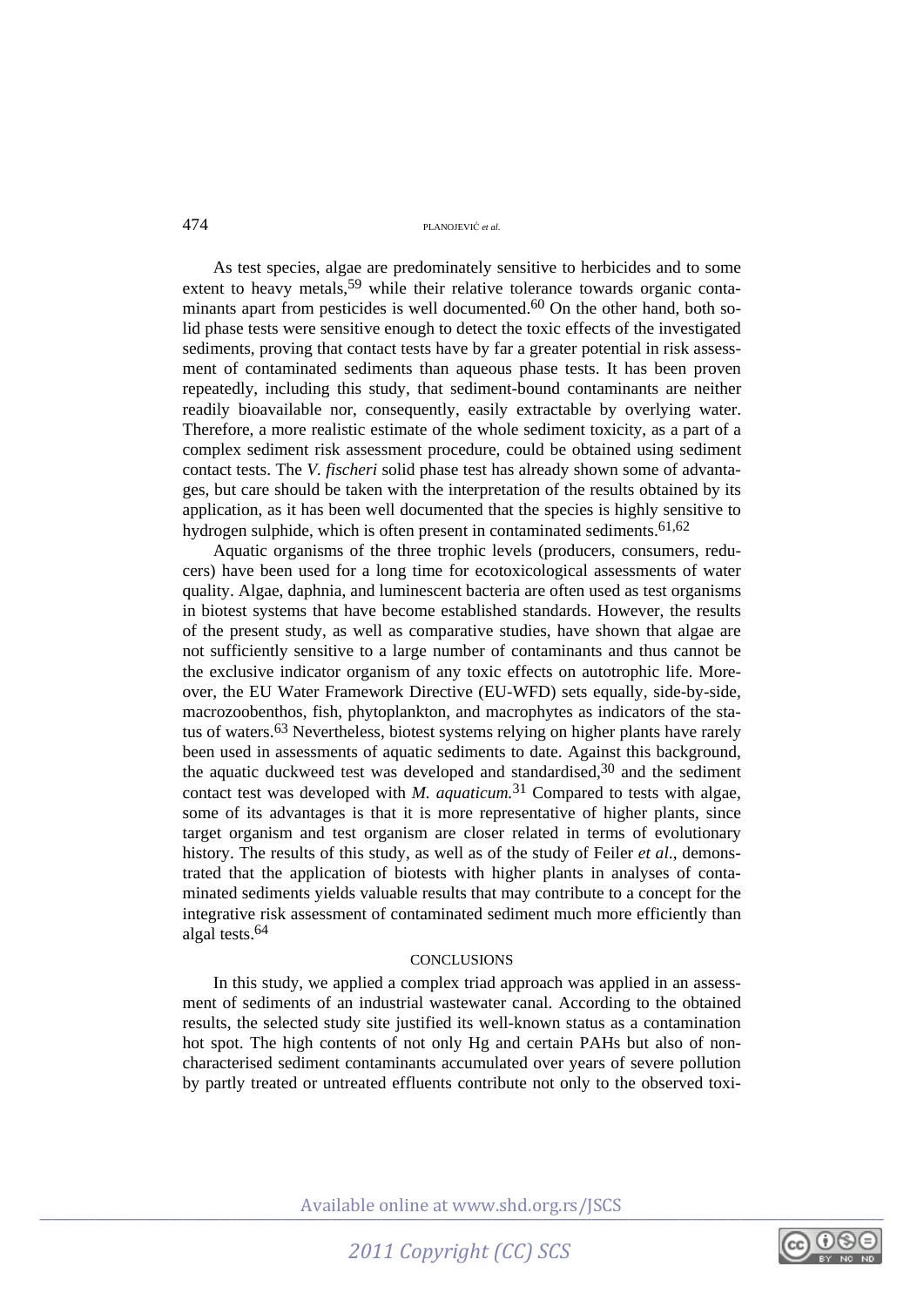city to some of the selected species (namely, *M. aquaticum* and *V. fischeri*), but also to the complete absence of macrozoobenthos, which indicates extremely unfavourable overall conditions in the canal and can be regarded as a serious signal for immediate remediation action.

Sediment risk assessment cannot be imagined without chemical analysis, but obviously, regularly measured conventional and priority pollutants are hardly ever the only toxic contaminants present in sediments. Toxicity tests, particularly contact tests, along with targeted bioanalyses might guide, more precisely and efficiently, towards a better selection of parameters to be regularly or occasionally monitored. In addition, if put in reverse order, whole sediment toxicity tests proved to be an appropriate method for assessing bioavailability of chemically detected contaminants.

Finally, macrozoobenthos community analysis, as an unavoidable part of sediment risk assessment procedures, integrates the effects of multiple stressors and gives realistic insight not only into sediment contamination by toxic pollutants, but also into the sediment status in general, is necessary and valuable not only in sediment ERA, but also for an accurate evaluation of the ecological status of every waterbody as well.

*Acknowledgments.* We thank Ms. Dubravka Bugarski Alimpić for English revision of the manuscript. The paper was presented at the 2nd REP LECOTOX Workshop "Trends in Ecological Risk Assessment", Novi Sad, September 21st to 23rd, 2009, within the frame of the REP LECOTOX project (INCO – CT – 2006 – 043559 –REP – LECOTOX UNSFS). The research was supported by the Ministry for Science and Technological Development of the Republic of Serbia, Project No. 143058, CETOCOEN Project and the Bayerisches Landesamt für Umwelt, Munich, Germany.

#### ИЗВОД

# ПРЕЛИМИНАРНА ЕКОТОКСИКОЛОШКА ПРОЦЕНА КОНТАМИНИРАНОГ СЕДИМЕНТА – КАНАЛ ОТПАДНИХ ВОДА ВОЈЛОВИЦА, ИНДУСТРИЈСКИ КОМПЛЕКС ПАНЧЕВО, СРБИЈА

ИВАНА ПЛАНОЈЕВИЋ $^1$ , ИВАНА ТЕОДОРОВИЋ $^1$ , KATERINA BARTOVA $^2$ , АЛЕКСАНДРА ТУБИЋ $^3$ , ТАМАРА ЈУРЦА $^4$ , WILLI KOPF $^5$ , JIRI MACHAT $^2$ , LUDEK BLAHA $^2$  и РАДМИЛА КОВАЧЕВИЋ $^1$ 

<sup>1</sup> Универзиū́іеū у Новом Саду Природно-маū́іемаū́іички факулū́іеū́і, Деū́арū́іман за биолог̃ију и еколог̄ију, *Laboratorija za ekotoksikologiju (LECOTOX), Trg Dositeja Obradovi}a 2, 21000 Novi Sad, <sup>2</sup> Research Centre for Toxic Compounds in the Environment - RECETOX, Masaryk University, Faculty of Science, Brno, Czech*  Republic, <sup>3</sup>Универзийіейі у Новом Саду, Природно-майіемайшчки факулійейі, Дейарйіман за хемију, Нови Сад,<br>— <sup>4</sup>Универзийнай у Новом Саду Природно-майіамайшчки факулійній. Дейарйіман за биолодніў и аколодніў. <sup>4</sup>Универзи $\bar u$ еий у Новом Саду Природно-ма $\bar u$ ема $\bar u$ ички факул $\bar u$ ей, Дейар $\bar u$ ман за биоло $\bar v$ ију и еколо $\bar v$ ију, *Laboratorija za hidrobiologiju i <sup>5</sup> Bavarian Environment Agency, Office Munich, Germany*

У нашем истраживању које се фокусира на процену седимента, примењен је тријажни приступ који се састоји од: хемијских анализа, тестова токсичности на узорцима седимента и анализе бентосне фауне на узорцима седимента из канала отпадних вода Војловица. У тестовима тоскичности на елуатима седимента забележени су следећи одговори: стимулација раста у алгалном тесту, изостанак токсичносг ефекта у тесту са *Daphnia magna* и слаба до умерена токсичност у конвенционалном тесту са *Vibrio fischeri.* Умерена до изражена токсичност је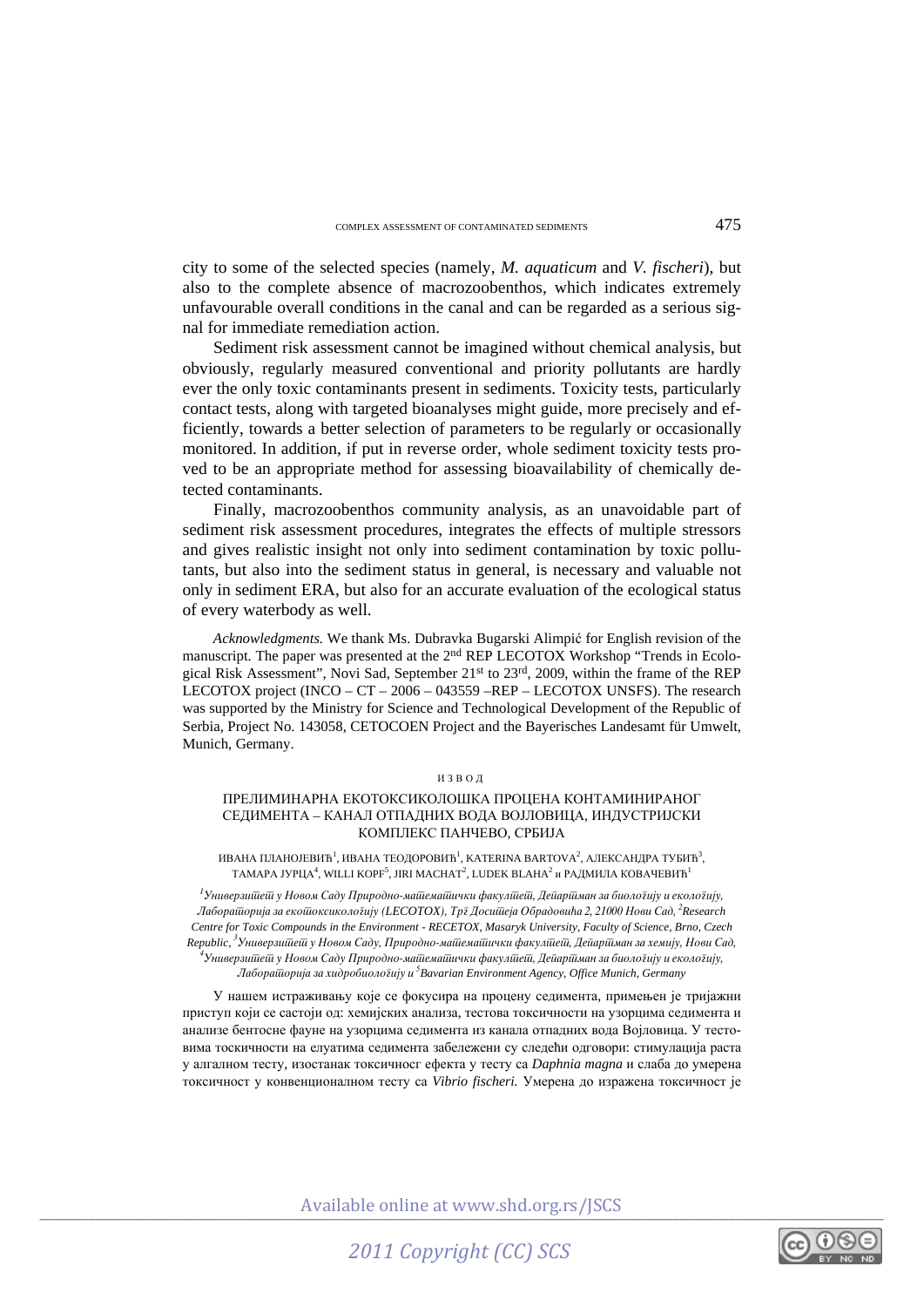забележена у тесту чврсте фазе седимента са тест врстама *Myriophyllum aquaticum* и *Vibrio fischeri.* Високе концентрације живе, појединих РАН једињења, али такође и контаминаната који нису анализирани, акумулирани у седименту дуги низ година, доприносе не само забележеној токсичности него и потпуном одсуству бентосне фауне. Наши резултати потврђују да редовно праћени и мерени конвенционални и приоритетни полутанти у већини случајева не представљају једине токсичне контаминанте присутне у седименту. Тестови токсичности, нарочито контактни тестови, могу дате смернице за бољи одабир параметара за редовно или повремено праћење. Такође, тестови токсичности чврсте фазе седимента су се показали као одговарајући метод за процену биодоступности анализираних контаминаната. Анализа састава и структуре бентосне фауне, као саставног дела процене ризика седимента, интегрише ефекте мултиплих стресора и даје реалну слику не само о контаминираности седимента токсичним полутатнима, него и о статусу седимента уопште.

(Примљено 5. маја, ревидирано 2. септембра 2010)

#### REFERENCES

- 1. U. Forstner, *J. Soils Sediments* **2** (2002) 54
- 2. P. M. Chapman, *Environ. Toxicol. Chem*. **8** (1989) 589
- 3. S. E. Apitz, J. W. Davis, K. Finkelstein, D. W. Hohreiter, R. Hoke, R. H. Jensen, J. Jersak, V. J. Kirtay, E. Mack, V. S. Magar, D. Moore, D. Reible, R. G. Stahl Jr., *Integr. Environ. Assess. Manag.* **1** (2005) 2
- 4. G. A. Burton Jr., *Environ. Toxicol. Chem*. **10** (1991) 1585
- 5. P. M. Chapman, *Environ. Toxicol. Chem*. **5** (1986) 957
- 6. M. P. Babut, W. Ahlf, G. E. Batley, M. Camusso, E. de Deckere, P. J. den Besten, in *Use of Sediment: Quality Guidelines and Related Tools for the Assessment of Contaminated Sediments*, R. J. Wenning, G. E. Batley, C. G. Ingersoll, D. W. Moore, Eds., Setac Press, Pensacola, FL, USA, 2005, p. 345
- 7. W. J. Berry, T. S. Bridges, S. J. Ells, T. H. Gries, D. S. Ireland, E. M. Maher, C. A. Menzie, L. M. Porebski, J. Stronkhorst, in *Use of Sediment: Quality Guidelines and Related Tools for the Assessment of Contaminated Sediments*, R. J. Wenning, G. E. Batley, C. G. Ingersoll, D. W. Moore, Eds., Setac Press, Pensacola, FL, USA, 2005, p. 383
- 8. P. J. den Besten, E. de Deckere, M. P. Babut, B. Power, T. A. DelValls, C. Zago, A. M. P. Oen, S. Heise, *J. Soils Sediments* **3** (2003) 144
- 9. I. Teodorovic, *Environ. Sci. Pollut. Res.* **16** (2009), Suppl. S-123
- 10. I. Teodorovic, M. Becelic, I. Planojevic, I. Ivancev-Tumbas, B. Dalmacija, *Environ. Monit. Assess.* **158** (2009) 381
- 11. *The United Nations Environment Programme, From Conflict to Sustainable Development, Assessment of Environmental Hot Spots, Serbia and Montene*gro, 2004, http://postconflict.unep.ch/publications/sam.pdf (accessed March, 2011)
- 12. I. Ivancev-Tumbas, B. Dalmacija, E. Maljevic, J. Trickovic, S. Roncevic, J. Agbaba, in *Proceedings of 2nd European Conference on Dredged Sludge Remediation*, (2004), CD Proceedings, Amsterdam, The Netherlands, 2004
- 13. I. Ivancev-Tumbas, E. Maljevic, Z. Tamas, E. Karlovic, B. Dalmacija, *Water Sci. Technol. Water Supply* **7** (2007) 155
- 14. S. Terzić, I. Senta, M. Ahel, M. Gros, M. Petrović., D. Barcel, J. Müller, T. Knepper, I. Martí, F. Ventura, P. Jovančić, D. Jabučar, *Sci. Total Environ.* **399** (2008) 66
- 15. S. Sakan, I. Gržetić, D. Đorđević, *Environ. Sci. Pollut. Res.* **14** (2007) 229
- 16. M. B. Radenkovic, S. A. Cupac, J. D: Joksic, D. J. Todorovic, *Environ. Sci. Pollut. Res.* **15** (2008) 61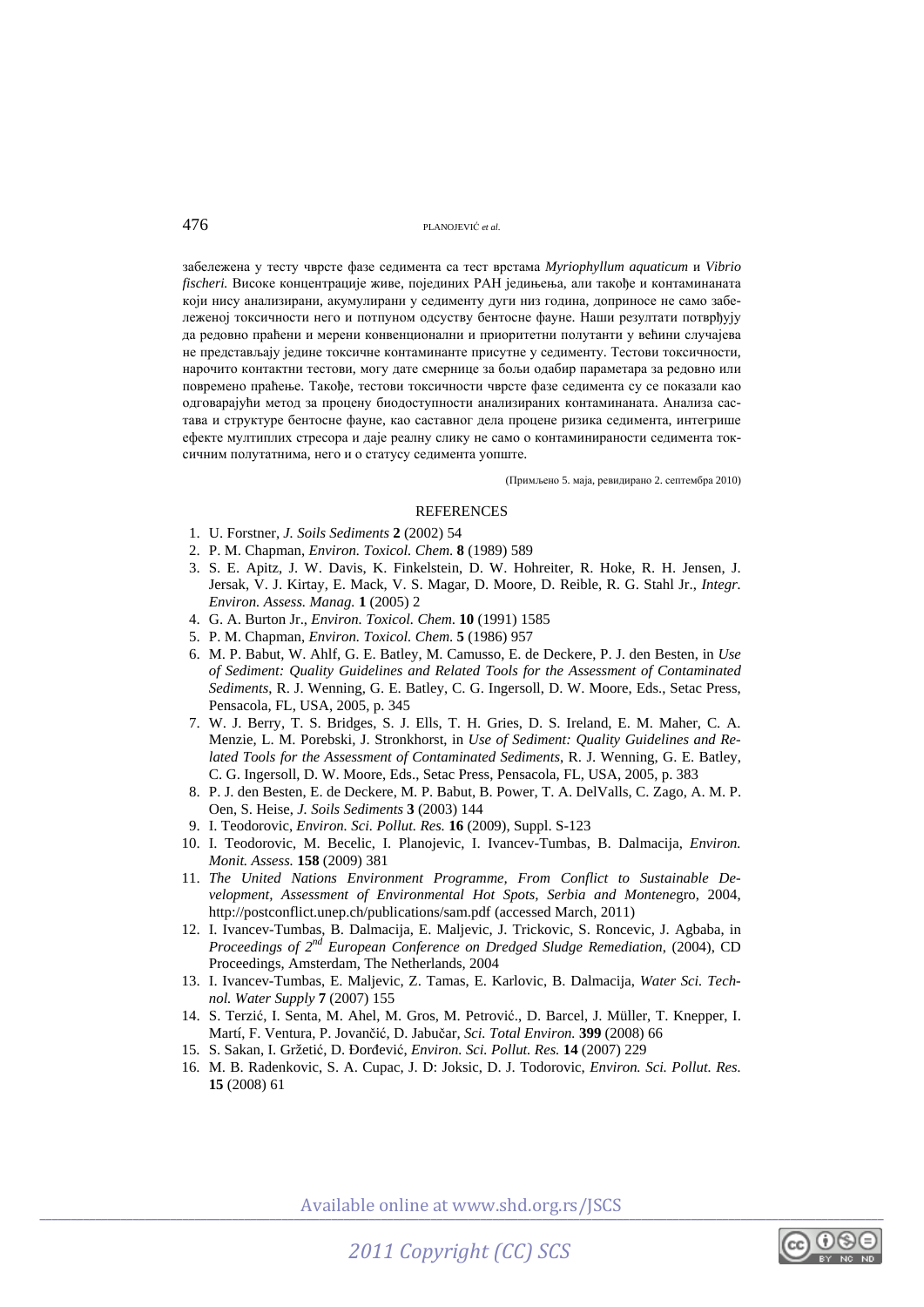- 17. The United Nations Environment Programme, United Nations Centre for Human Settlements, *The Kosovo Conflict: Consequences for the Environment and Human Settlements*, Final Report, 1999, http://postconflict.unep.ch/publications/finalreport.pdf
- 18. D'Appolonia, *Implementation of the Pančevo Action Programme (Phase II), Final Report*, *Volume IX, Clean Up of the Pančevo Canal*, 2006
- 19. R. J. Wenning, C. G. Ingersoll, in *Summary of the SETAC Pellston Workshop on Use of sediment quality guidelines and related tools for the assessment of contaminated sediments*, 2002, Fairmont, Montana, SETAC, Pensacola, FL, USA, 2002, http:// //www.setac.org/files/SQGSummary.pdf
- 20. R. O. Brinkhurst, B. G. Jamieson, *Aquatic Oligochaeta of the World*, Oliver & Boyd, Edinburg, UK, 1971, p. 860
- 21. *ISO 11466, Soil quality Extraction of trace elements soluble in aqua regia*, 1995
- 22. *APHA-AWWA-WEF*, *Standard Methods for the Examination of Water and Waste Water,*  19th ed., American Public Health Association, Washington DC, USA, 1995
- 23. United States Environmental Protection Agency, *Method 3630X Silica Gel Cleanup*, *Revision 3, Test Methods for Evaluating Solid Waste, Physical/Chemical Methods (SW- -486),* USEPA Office of Solid Waste, 1996, http://www.epa.gov/epaoswer/hazwaste/test
- 24. *ISO 14735, Characterisation of waste Preparation of waste samples for ecotoxicity tests*, 2005
- 25. *ISO 8692, Water Quality freshwater algal growth inhibition test with* Desmodesmus subspicatus *and* Pseudokirchneriella subcapitata, 2004
- 26. United States Environment Protection Agency, *Methods for Measuring the Acute Toxicity of Effluents and Receiving Waters to Freshwater and Marine Organisms,* 4<sup>th</sup> ed., EPA/600/4-90/027F. USEPA, Environment Monitoring System laboratory, Cincinnati, OH, USA, 1993
- 27. *ISO 6341, Water quality Determination of the inhibition of the mobility of* Daphnia magna Straus *(Cladocera, Crustacea) – Acute toxicity test,* 1996
- 28. *ISO 11348-3, Water Quality Determination of the inhibitory effect of water samples on the light emission of Vibrio fischeri (Luminescent bacteria test),* 1998
- 29. *Biological Test Method: Method for Determining the Toxicity of Sediment Using Luminescent Bacteria in Solid-Phase Test*, *Report EPS 1/RM/42, Method Development and Application Section*, Environment Canada, Ottawa, Canada, 2002
- 30. *ISO 20079, Water quality Determination of the toxic effect of water constituents and waste water on duckweed (Lemna minor) - Duckweed growth inhibition test,* 2005
- 31. U. Feiler, I. Kirchesch, P. Heininger. *J. Soils Sediments* **4** (2004) 261
- 32. *OECD 218, Sediment–water Chironomid Toxicity Test Using Spiked Sediment*, OECD Guidelines for the testing of chemicals, 2004
- 33. International Commission for Protection of the Danube River, *Joint Danube Survey 2*, Final Scientific Report, ICPDR – International Commission for the Protection of the Danube River, 2009, http://www.icpdr.org
- 34. Ministry of Housing, Spatial Planning and Environment Directorate-General for Environmental Protection, *Circular on target values and intervention values for soil remediation,* Netherlands Government Gazette, 2000
- 35. International Commission for the Protection of the Rhine, *Sediment Management Plan Rhine, Summary Report 175e, ICPR*, 2005, http://www.iksr.org/uploads/media/ /Bericht\_175e\_02.pdf (accessed March 2011)
- 36. United States Environment Protection Agency, *A Guidance Manual to Support the Assessment of Contaminated Sediments in Freshwater Ecosystems. Volume III – Inter-*